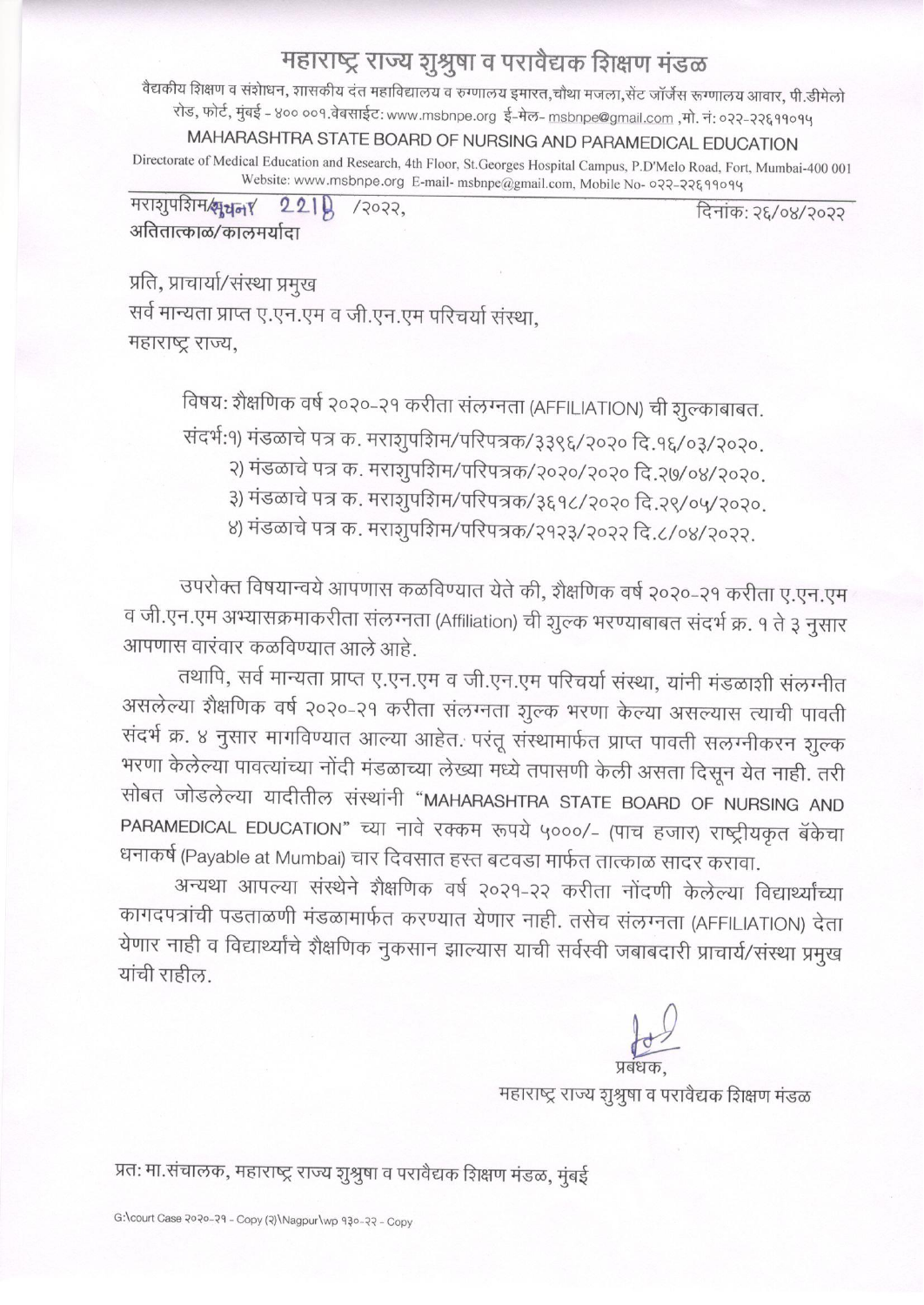| Institutes OF ANM Affiliation fees Pending list for |           |                                     |               |                    |                        |  |  |
|-----------------------------------------------------|-----------|-------------------------------------|---------------|--------------------|------------------------|--|--|
| AY 2020-21                                          |           |                                     |               |                    |                        |  |  |
| SR.NO.                                              | Institute | <b>Institute Name</b>               | <b>Region</b> |                    | Dist Name Control Name |  |  |
|                                                     | Code      |                                     | <b>Name</b>   |                    |                        |  |  |
| 1                                                   | $1\vert$  | CAMA ALBLESS HOSPITAL,              | Greater       | Mumbai             | Government             |  |  |
|                                                     |           | <b>MUMBAI</b>                       | Mumbai        |                    |                        |  |  |
| $\overline{2}$                                      |           | 2 AKI INSTITUTE OF NURSING,         | Greater       | Mumbai             | Private                |  |  |
|                                                     |           | NAGPADA, MUMBAI                     | Mumbai        |                    |                        |  |  |
| 3                                                   |           | 3 SMT. S. C. NANAVATI OF            | Greater       | Mumbai             | Private                |  |  |
|                                                     |           | POLYTECHNIC SCHOOL OF               | Mumbai        |                    |                        |  |  |
|                                                     |           | NURSING, MUMBAI                     |               |                    |                        |  |  |
| 4                                                   |           | 4 V. S. GENERAL HOSPITAL,           | Mumbai        | Thane              | Government             |  |  |
|                                                     |           | <b>THANE</b>                        |               |                    |                        |  |  |
| 5                                                   |           | 6 GENERAL HOSPITAL, ALIBAG          | Mumbai        | Raigad             | Government             |  |  |
| 6                                                   |           | 7 GENERAL HOSPITAL,                 | Mumbai        | Ratnagiri          | Government             |  |  |
|                                                     |           | <b>RATNAGIRI</b>                    |               |                    |                        |  |  |
| $\overline{7}$                                      |           | 8 GENERAL HOSPITAL, NASIK           | Mumbai        | <b>NASHIK</b>      | Government             |  |  |
| 8                                                   |           | 9 GENERAL HOSPITAL, DHULE           | Mumbai        |                    | NANDURB Government     |  |  |
| 9                                                   |           | 10 GENERAL HOSPITAL, JALGAON        | Mumbai        | Jalgaon            | Government             |  |  |
| 10                                                  |           | 14 RAMRAJE SCH. NSG, RCON           | Mumbai        | Ratnagiri          | Private                |  |  |
|                                                     |           | DAPOLI, RATNAGIRI                   |               |                    |                        |  |  |
| 11                                                  |           | 17 RACHANA SCHOOL OF                | Mumbai        | <b>NASHIK</b>      | Private                |  |  |
|                                                     |           | NURSING, NASHIK                     |               |                    |                        |  |  |
| 12                                                  |           | 19K.D. GAVIT NURSING SCHOOL,        | Mumbai        | NANDURB/Private    |                        |  |  |
|                                                     |           | PATHRAI, NANDURBAR                  |               |                    |                        |  |  |
| 13                                                  |           | 23 LIFE LINE HOSPITAL, PANVEL       | Mumbai        | Raigad             | Private                |  |  |
|                                                     |           |                                     |               |                    |                        |  |  |
| 141                                                 |           | 27 BHAGINI MANDAL SCHOOL OF         | Mumbai        | Jalgaon            | Private                |  |  |
|                                                     |           | NURSING, CHOPDA, JALGAON            |               |                    |                        |  |  |
| 15                                                  |           | 31 KHANDESH NURISNG                 | Mumbai        | Jalgaon            | Private                |  |  |
|                                                     |           | INSTITUTE, CHALISGAON,              |               |                    |                        |  |  |
|                                                     |           | <b>JALGAON</b>                      |               |                    |                        |  |  |
| 16                                                  |           | 33 NAMCO SCHOOL OF NURSING,         | Mumbai        | <b>NASHIK</b>      | Private                |  |  |
|                                                     |           | <b>NASIK</b>                        |               |                    |                        |  |  |
| 17                                                  |           | 35 SHREE ANANT SMRUTI SCHOOL Mumbai |               | Sindhudurg Private |                        |  |  |
|                                                     |           | OF NURSING, KASAL                   |               |                    |                        |  |  |
| 18                                                  |           | 38 NASHIK NURSING SCHOOL,           | Mumbai        | <b>NASHIK</b>      | Private                |  |  |
|                                                     |           | <b>NASHIK</b>                       |               |                    |                        |  |  |
| 19                                                  |           | 39 GENERAL                          | Pune          |                    | Ahmednag Government    |  |  |
|                                                     |           | HOSPITAL, AHMEDNAGAR                |               |                    |                        |  |  |
| 20                                                  |           | 40 GENERAL HOSPITAL, SATARA         | Pune          | Satara             | Government             |  |  |
|                                                     |           |                                     |               |                    |                        |  |  |
| 21                                                  |           | 42 DHANRAJGIRIJI HOSPITAL,          | Pune          | Solapur            | Trust                  |  |  |
|                                                     |           | SOLAPUR                             |               |                    |                        |  |  |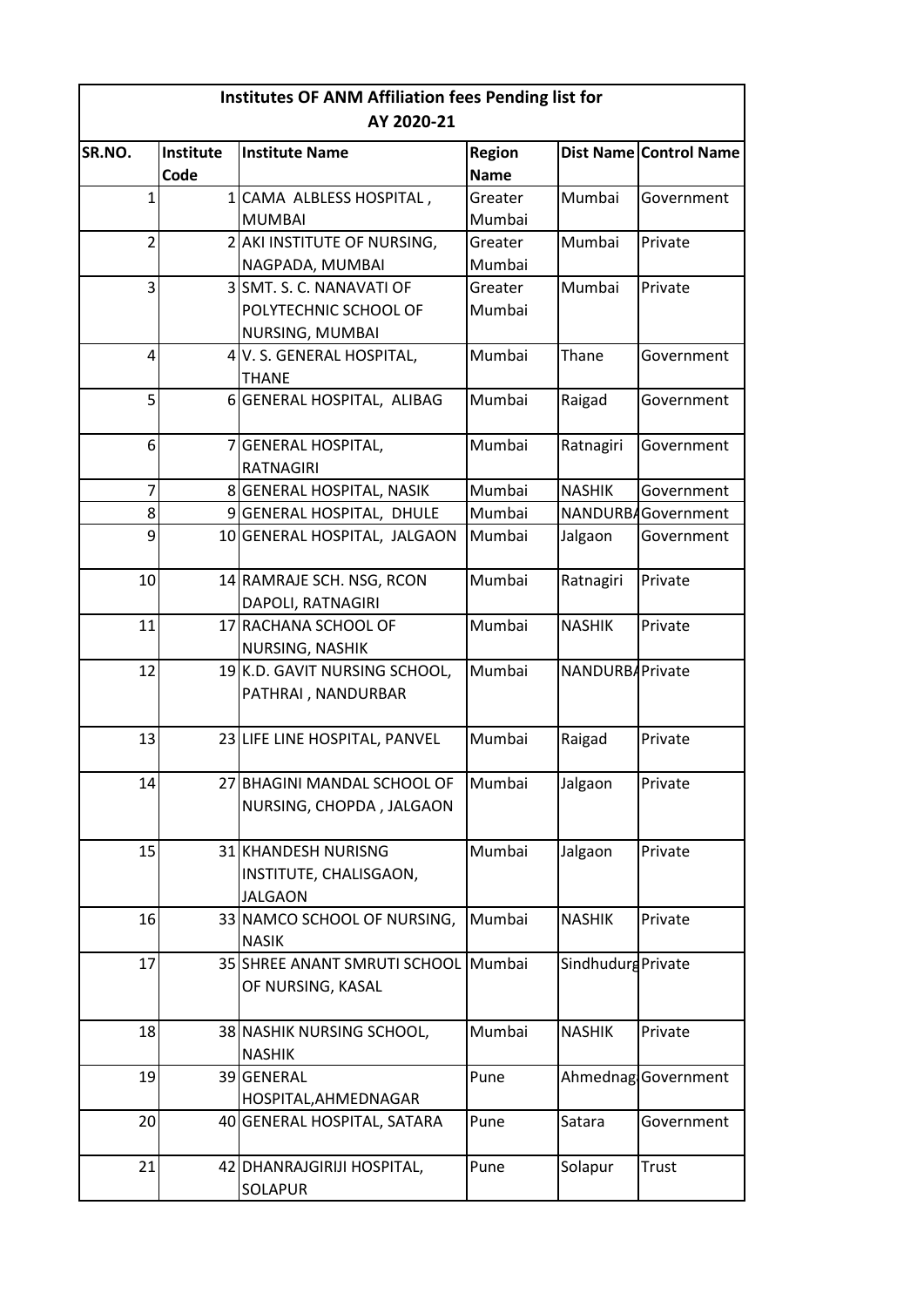| 22 | 45 SETH TARACHAND R.C.A. SCH.<br>OF NSG HOSPITAL, PUNE                                  | Pune | Pune             | <b>Trust</b>        |
|----|-----------------------------------------------------------------------------------------|------|------------------|---------------------|
| 23 | 47 JANASEVA FOUNDATION SCH.<br>OF NSG, PUNE                                             | Pune | Pune             | Private             |
| 24 | 48 F.J.F.M. HOSPITAL SCH OF NSG,<br>NEWASA, DISTAHMEDNAGAR                              | Pune |                  | Ahmednag Missionary |
| 25 | 56 BHAKTI MEDICAL FOUNDATION   Pune<br><b>SCHOOL OF NURSING,</b><br>SOLAPUR, PANDHARPUR |      | Solapur          | Trust               |
| 26 | 57 SAHAKARMAHARSHI<br>VISHNUANNA PATIL NURSING<br>SCHOOL, SANGLI                        | Pune | Sangli           | Trust               |
| 27 | 58 DESAI CHARITABLE TRUST TAL.<br>MIRAJ, SANGLI                                         | Pune | Sangli           | Trust               |
| 28 | 65 ANAND MEDICAL<br>FOUNDATION, SON, KURULI,<br><b>KHED, PUNE</b>                       | Pune | Pune             | Private             |
| 29 | 66 KAMAL INSTITUTE OF NURSING<br>EDUCATION, JATH, SANGLI                                | Pune | Sangli           | Private             |
| 30 | 67 VIJAY GANGA RURAL, MED RES Pune<br>FOUNDATION, SON,<br>AHMEDNAGAR                    |      | Ahmednag Private |                     |
| 31 | 68 SANT DNYANESHWAR MED<br>EDU'S, SCHOOL OF NURSING,<br><b>PUNE</b>                     | Pune | Pune             | Private             |
| 32 | 71 KRANTIAGRANI G.D.BAPU LAD<br><b>SCH OF NS, SANGLI</b>                                | Pune | Sangli           | <b>Trust</b>        |
| 33 | 75 SHRI MARKANDEY SOLAPUR<br>SAHAKARI RUGNALAYA,<br><b>SOLAPUR</b>                      | Pune | Solapur          | Private             |
| 34 | 76 MEERA NURSING SCHOOL,<br>SASWAD, PUNE                                                | Pune | Pune             | Private             |
| 35 | 77 INDIRA GANDHI NSG, COLLEGE,<br>PARNER, AHMEDNAGAR                                    | Pune | Ahmednag Private |                     |
| 36 | 78 Sant Gajanan Maharaj School<br>of Nursing, Tal - Gadhinglaj,<br>Kolhapur             | Pune | Kolhapur         | Private             |
| 37 | 82 KULLOLLI CH.TRUST'S, SCHOOL<br>OF NURSING, MIRAJ, SANGLI                             | Pune | Sangli           | Private             |
| 38 | 89 Y.D. MANE SCHOOL OF<br>NURSING, KAGAL, KOLHAPUR                                      | Pune | Kolhapur         | Private             |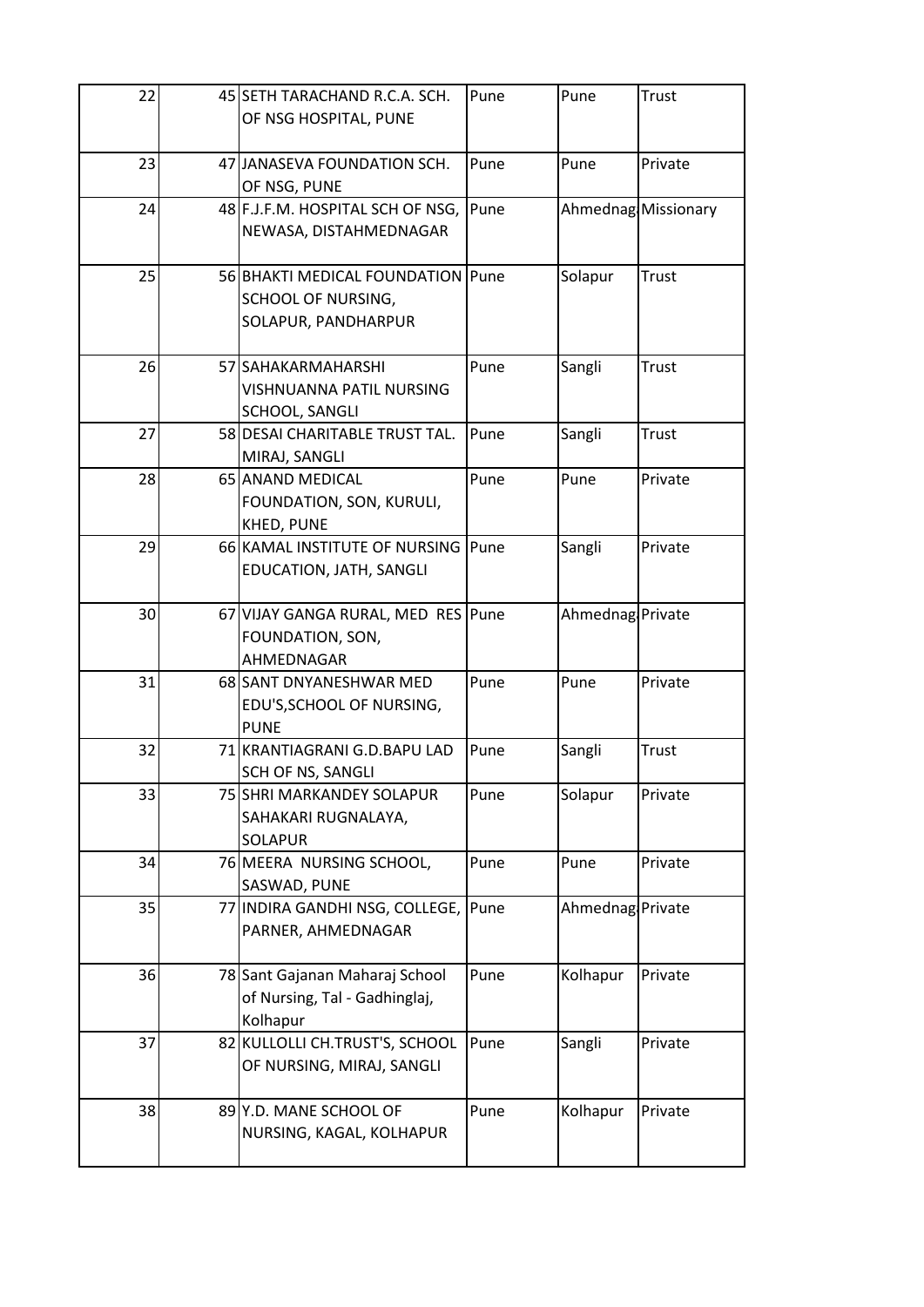| 39 |     | 90 PHALTAN EDUCATION SOCIETY, Pune                 |        | Satara           | Private              |
|----|-----|----------------------------------------------------|--------|------------------|----------------------|
|    |     | SCHOOL OF NURSING,                                 |        |                  |                      |
|    |     | PHALTAN, SATARA                                    |        |                  |                      |
|    |     |                                                    |        |                  |                      |
| 40 |     | 91 KANISHKA CHARITABLE                             | Pune   | Satara           | Private              |
|    |     | TRUST'S, SCHOOL OF NURSING                         |        |                  |                      |
|    |     | ,SATARA                                            |        |                  |                      |
| 41 |     | 92 ADHAAR NURSING SCHOOL,                          | Pune   | Kolhapur         | Private              |
|    |     | <b>AJRA KOLHAPUR</b>                               |        |                  |                      |
| 42 |     | 93 KAI. BALWANTRAO                                 | Pune   | Kolhapur         | Private              |
|    |     | HANUMANTRAO PATIL                                  |        |                  |                      |
|    |     | SHIKSHAN PRASARAK MANDAL,                          |        |                  |                      |
|    |     | KARVIR, KOLHAPUR                                   |        |                  |                      |
|    |     |                                                    |        |                  |                      |
| 43 |     | 96 SARASWATI GAIKWAD                               | Pune   | Kolhapur         | Private              |
|    |     | NURSING SCHOOL, KOTOLI,                            |        |                  |                      |
|    |     | PANHALA, KOLHAPUR                                  |        |                  |                      |
| 44 |     | 98 NITYASEVA HOSPITAL NURSING                      | Pune   | Ahmednag Private |                      |
|    |     | SCHOOL, SHEVGAON,                                  |        |                  |                      |
|    |     | AHMEDNAGAR                                         |        |                  |                      |
| 45 |     | 101 FLORENCE NIGHTINGALE                           | Nagpur | Wardha           | Trust                |
|    |     | TRAINING COLLEGE OF                                |        |                  |                      |
|    |     | NURSING, WARDHA.                                   |        |                  |                      |
| 46 |     | 103 MAHAL MATERNITY HOM,                           | Nagpur | Nagpur           | <b>Trust</b>         |
| 47 |     | <b>SON, NAGPUR</b><br>105 GENERAL HOSPITAL, WARDHA |        | Wardha           | Government           |
|    |     |                                                    | Nagpur |                  |                      |
| 48 |     | 107 DIST.HOSPITAL FOR WOMEN,                       | Nagpur | Amravati         | Government           |
|    |     | <b>AMRAVATI</b>                                    |        |                  |                      |
| 49 |     | 108 DIST.HOSPITAL FOR WOMEN,                       | Nagpur | Akola            | Government           |
|    |     | <b>AKOLA</b>                                       |        |                  |                      |
| 50 | 109 | <b>GENERAL</b>                                     | Nagpur |                  | Chandrapu Government |
|    |     | HOSPITAL, CHANDRAPUR                               |        |                  |                      |
| 51 |     | 110 GENERAL HOSPITAL                               | Nagpur | Yavatmal         | Government           |
|    |     | ,YAVATMAL                                          |        |                  |                      |
| 52 |     | 111 GENERAL HOSPITAL, BULDANA                      | Nagpur | <b>Buldhana</b>  | Government           |
|    |     |                                                    |        |                  |                      |
| 53 |     | 112 GENERAL HOSPITAL,                              | Nagpur | Nagpur           | Government           |
|    |     | <b>BHANDARA</b>                                    |        |                  |                      |
| 54 |     | 113 GENERAL HOSPITAL                               | Nagpur | Gadchiroli       | Government           |
|    |     | <b>GADCHIROLI</b>                                  |        |                  |                      |
| 55 |     | 117 BHARTIYA MAHILA VIKAS                          | Nagpur | Wardha           | Private              |
|    |     | NURSING SCHOOL,                                    |        |                  |                      |
|    |     | RAMNAGAR, WARDHA                                   |        |                  |                      |
| 56 |     | 119 SUMITRABAI THAKARE                             | Nagpur | Yavatmal         | Private              |
|    |     | TRAINING COLLEGE OF                                |        |                  |                      |
|    |     | NURSING, YAVATMAL                                  |        |                  |                      |
| 57 |     | 123 TIRPUDE NURSING TRAINING                       | Nagpur | Nagpur           | Private              |
|    |     | SCHOOL, NAGPUR                                     |        |                  |                      |
|    |     |                                                    |        |                  |                      |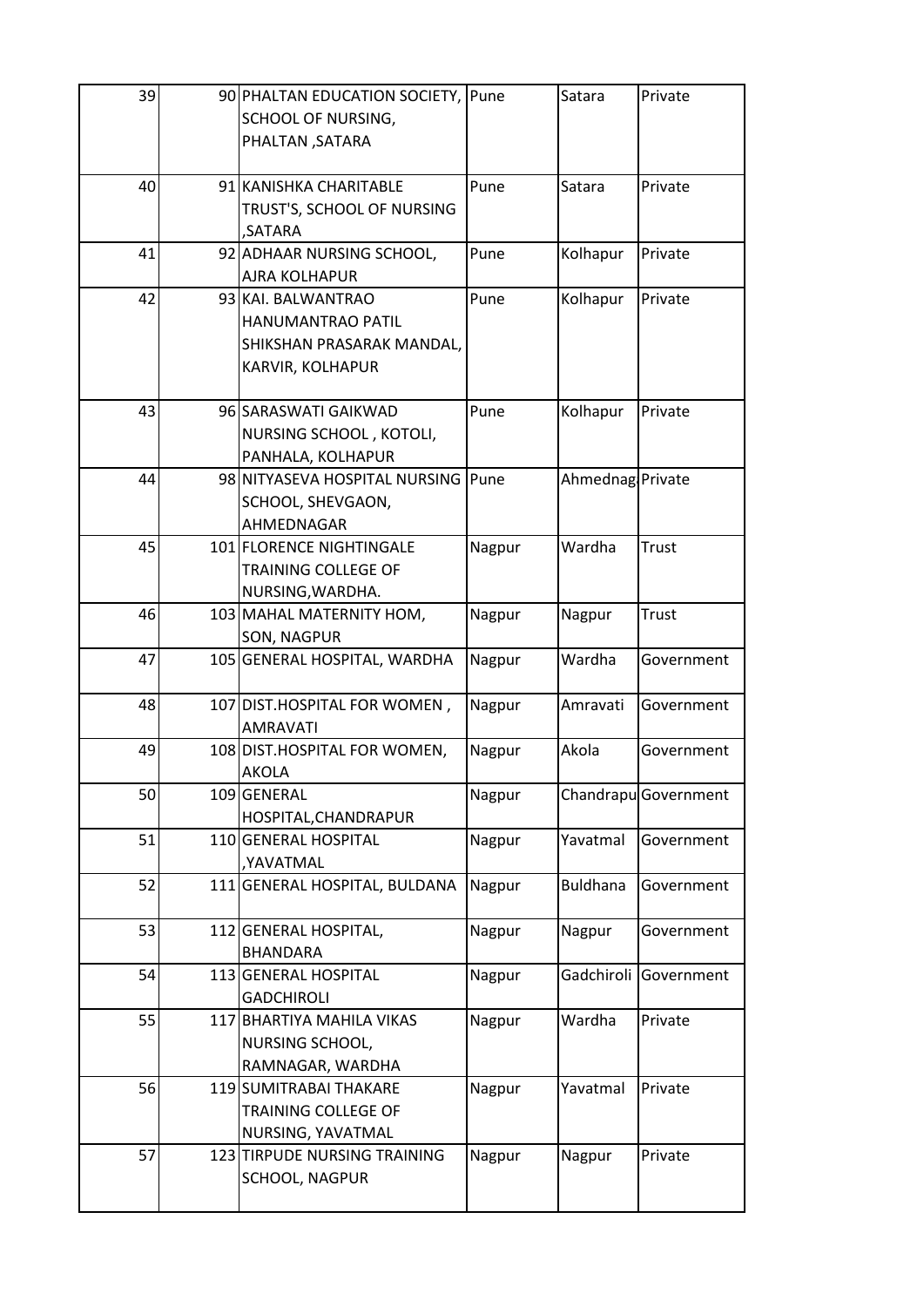| 58 | 141 KALYANI NURSING SCHOOL,<br><b>NAGPUR</b>  | Nagpur                       | Nagpur          | Private                          |
|----|-----------------------------------------------|------------------------------|-----------------|----------------------------------|
| 59 | 142 RENUKA NURSING SCHOOL,                    | Nagpur                       | Nagpur          | Private                          |
|    | HINGANA, NAGPUR                               |                              |                 |                                  |
| 60 | 144 SUJATA SCHOOL OF NURSING,                 | Nagpur                       | Amravati        | Private                          |
|    | <b>AMRAVATI</b>                               |                              |                 |                                  |
| 61 | 146 DR. PANJABRAO DESHMUKH                    | Nagpur                       | Amravati        | Private                          |
|    | INST. OF NSG. AMRAVATI                        |                              |                 |                                  |
|    |                                               |                              |                 |                                  |
| 62 | 149 SHALOM SCHOOL OF NURSING,                 | Nagpur                       | Wardha          | Private                          |
|    | <b>WARDHA</b>                                 |                              |                 |                                  |
| 63 | 155 SHARDA NURSING SCHOOL,                    | Nagpur                       | <b>Bhandara</b> | Private                          |
|    | KHAPA TUMSAR, BHANDARA                        |                              |                 |                                  |
|    |                                               |                              |                 |                                  |
| 64 | 158 SHRI GURU GOVINDSINGHJI                   | Aurangabad NANDED            |                 | Government                       |
|    | MEMORIAL HOSPITAL, SON,                       |                              |                 |                                  |
| 65 | <b>NANDED</b><br>159 SMT. PRAMILATAI BHALERAO | Aurangabad NANDED            |                 | Trust                            |
|    | SCHOOL OF NURSING, Nanded                     |                              |                 |                                  |
|    |                                               |                              |                 |                                  |
| 66 | 161 GENERAL HOSPITAL, SON,                    |                              |                 | Aurangabad   Osmanaba Government |
|    | <b>OSMANABAD</b>                              |                              |                 |                                  |
| 67 | 168 SHRI DHANESHWARI MANAV                    | Aurangabad Aurangaba Private |                 |                                  |
|    | VIKAS MANDAL, AURANGABAD                      |                              |                 |                                  |
|    |                                               |                              |                 |                                  |
| 68 | 169 SHRI SAI INSTITUE OF                      | Aurangabad Jalna             |                 | Private                          |
|    | NURSING, JALNA                                |                              |                 |                                  |
| 69 | 208 PRABHAKAR PATIL INSTITUTE                 | Mumbai                       | Raigad          | Private                          |
|    | OF NURSING EDUCATION, PEN                     |                              |                 |                                  |
| 70 | 226 DWARIKA SANGAMNER                         | Pune                         | Pune            | Trust                            |
|    | <b>INSTITUTE OF NURSING</b>                   |                              |                 |                                  |
|    | <b>EDUCATION, PUNE</b>                        |                              |                 |                                  |
| 71 | 233 LATE NARAYANDAS                           | Pune                         | Satara          | Trust                            |
|    | <b>BHAWANGDAS CHHABADA</b>                    |                              |                 |                                  |
|    | TRAINING COLLEGE OF                           |                              |                 |                                  |
|    | NURSING, SATARA                               |                              |                 |                                  |
| 72 | 241 SAHARA INSTITUTE OF                       | Pune                         | Solapur         | Private                          |
|    | NURSING EDUCATION, AKLUJ,                     |                              |                 |                                  |
|    | <b>SOLAPUR</b>                                |                              |                 |                                  |
| 73 | 251 SURETECH COLLEGE OF                       | Nagpur                       | Nagpur          | Private                          |
|    | NURSING, NAGPUR                               |                              |                 |                                  |
| 74 | 256 PRUTHVIRAJ DESHMUKH                       | Nagpur                       | Yavatmal        | Private                          |
|    | NURSING INSTITUTE, LOHARA,                    |                              |                 |                                  |
|    | YAVATMAL                                      |                              |                 |                                  |
| 75 | 270 SHAKUNTALA INSTITUTE OF                   | Pune                         | Satara          | Private                          |
|    | NURSING EDUCATION, SATARA                     |                              |                 |                                  |
| 76 | 275 KAMLABAI UMAK NURSING                     | Nagpur                       | Amravati        | Private                          |
|    | SCHOOL, AMRAVATI                              |                              |                 |                                  |
|    |                                               |                              |                 |                                  |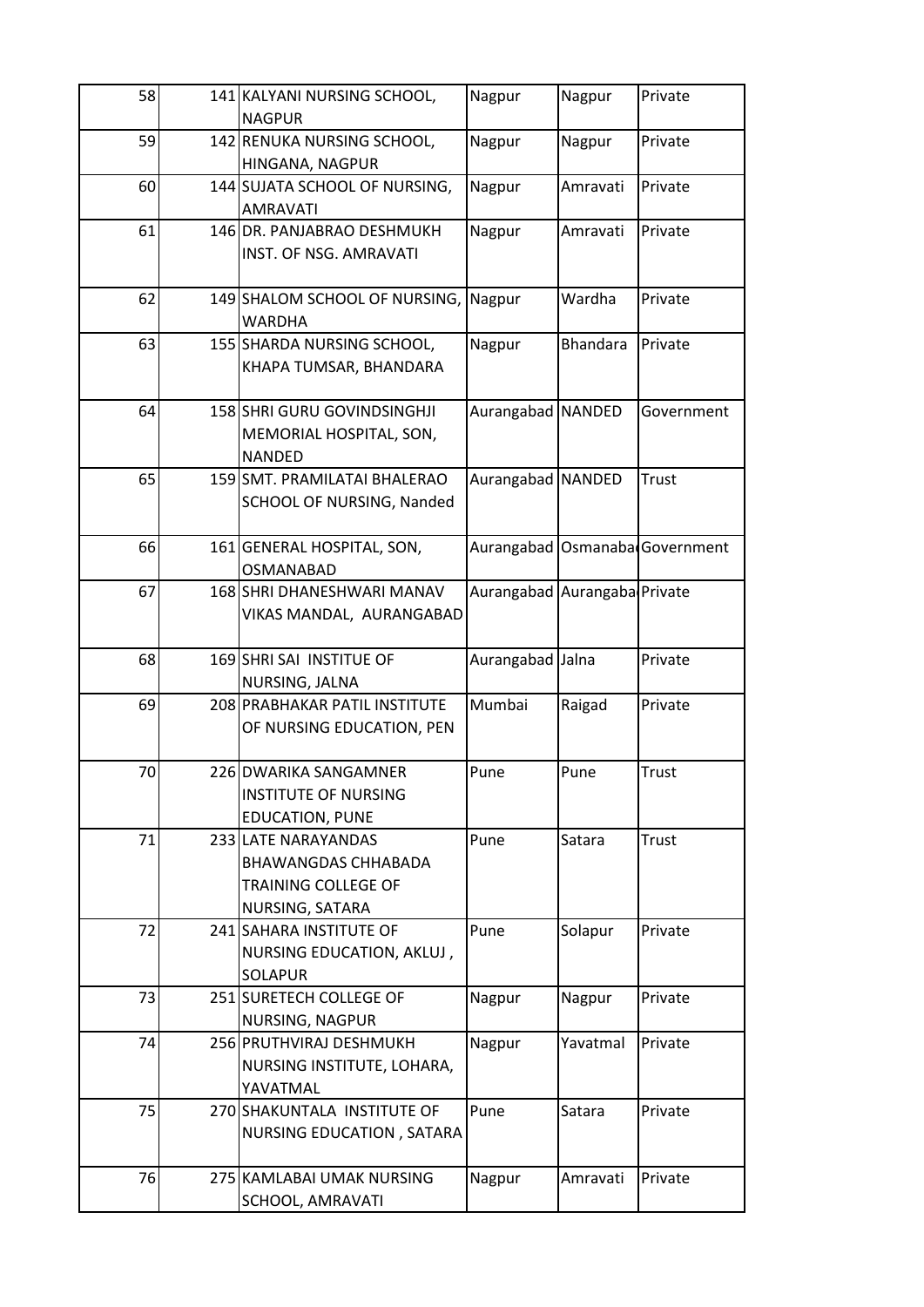| 77 | 276 LAXMANRAO UMAK<br>MEMORIAL NURSING SCHOOL,<br>BADNERA, AMRAVATI       | Nagpur                       | Amravati         | Private      |
|----|---------------------------------------------------------------------------|------------------------------|------------------|--------------|
| 78 | 286 MATA GIRIJA SCHOOL OF<br>NURSING, AURANGABAD.                         | Aurangabad Aurangaba Private |                  |              |
| 79 | 290 MATOSHRI NURSING SCHOOL,<br>PARBHANI                                  | Aurangabad Parbhani          |                  | Private      |
| 80 | 294 HUTATMA INSTITUTE OF<br>NURSING, WALWA, SANGLI                        | Pune                         | Sangli           | Private      |
| 81 | 297 NANDA AAI BAHU. NURSING<br>TRAINING CENTRE, DEOPUR,<br><b>DHULE</b>   | Mumbai                       | NANDURBA Private |              |
| 82 | 299 ANGLE OF MERCY INSTITUTE<br>OF NURSING SCIENCE, AKOLA                 | Nagpur                       | Akola            | Private      |
| 83 | 301 PUKHRAJ NAGRAJ RANKA<br>SCHOOL OF NURSING, PUNE                       | Pune                         | Pune             | Private      |
| 84 | 305 CREATIVE NURSING SCHOOL,<br>GADHINGLAJ, KOLHAPUR                      | Pune                         | Kolhapur         | Private      |
| 85 | 306 SANJEEVAN MEDICAL COLLEGE<br>OF NURSING, SATARA                       | Pune                         | Satara           | Private      |
| 86 | 308 YASHWANT NURSING SCHOOL,<br>ASHTI, BEED                               | Aurangabad Beed              |                  | Private      |
| 87 | 310 S.S.P.M. NURSING COLLEGE,<br>ASHTI, BEED                              | Aurangabad Beed              |                  | Private      |
| 88 | 312 GENERAL HOSPITAL, AUNDH,<br><b>PUNE</b>                               | Pune                         | Pune             | Government   |
| 89 | 313 DR. T. M. DHONDE SCHOOL OF<br>NURSING, ASHTI, BEED                    | Aurangabad Beed              |                  | Private      |
| 90 | 314 NEW NURSING SCHOOL, BEED                                              | Aurangabad Beed              |                  | Private      |
| 91 | 318 SHARDABAI PAWAR INSTITUTE<br>OF NURSING, PUNE                         | Pune                         | Pune             | <b>Trust</b> |
| 92 | 323 GODAVARI COLLEGE OF<br>NURSING, JALGAON                               | Mumbai                       | Jalgaon          | <b>Trust</b> |
| 93 | 328 EKVIRA DEVI EDUCATION<br>SOCIETY, SCHOOL OF NURSING,<br><b>WARDHA</b> | Nagpur                       | Wardha           | Private      |
| 94 | 332 RAMKRISHANA NURSING<br>SCHOOL, SILLOD,<br>AURANGABAD                  | Aurangabad Aurangaba Private |                  |              |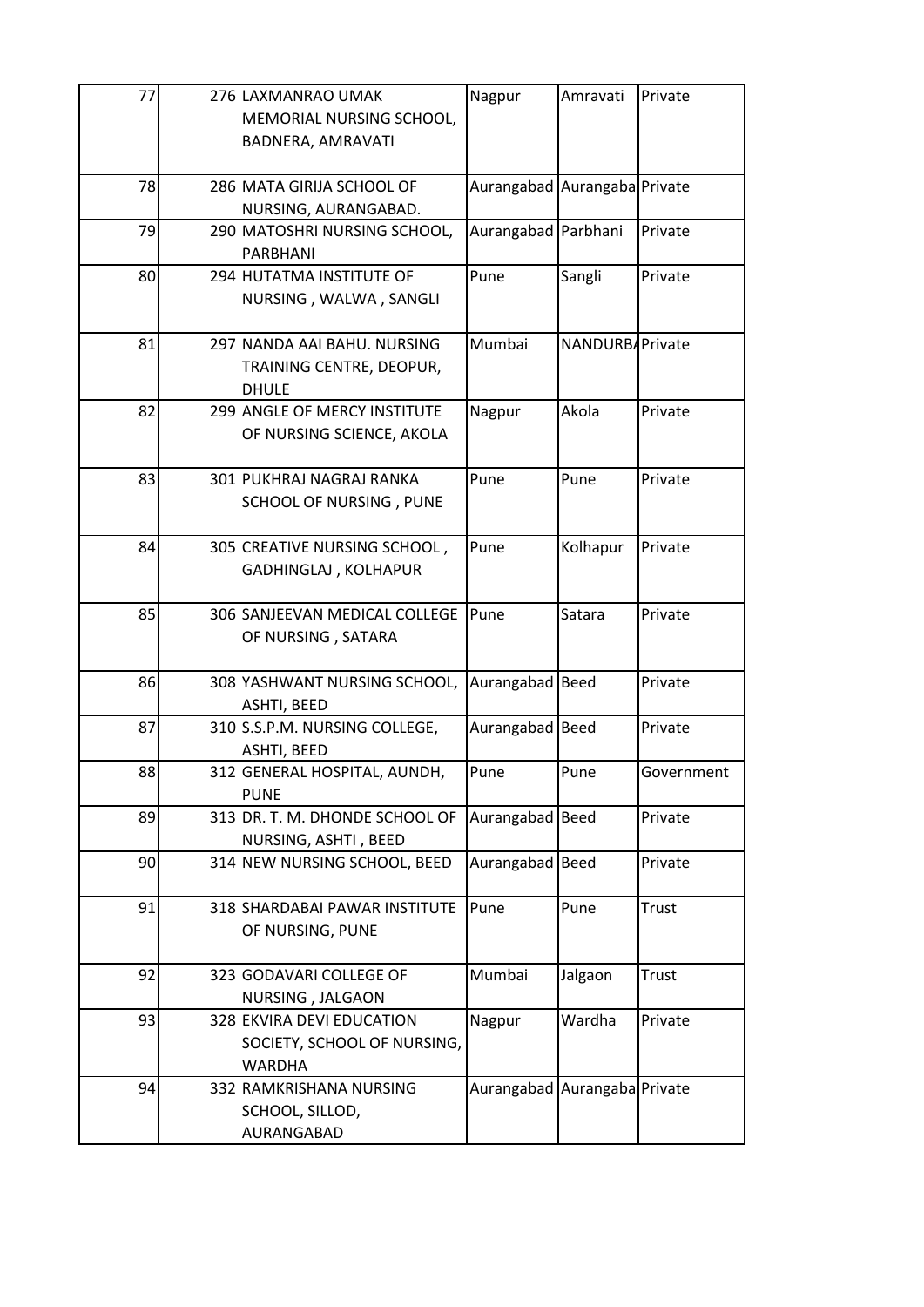| 95  | 343 MADHUKARRAO MAHAKALKAR<br>NURSING SCHOOL, DIGHORI,<br><b>NAGPUR</b>                         | Nagpur                       | Nagpur          | Private               |
|-----|-------------------------------------------------------------------------------------------------|------------------------------|-----------------|-----------------------|
| 96  | 345 SWATANTRA SENANI<br>UTTAMRAOJI PATIL NURSING<br>SCHOOL, AURANGABAD                          | Aurangabad Aurangaba Private |                 |                       |
| 97  | 355 SAHAKAR MAHARSHI<br><b>TATYASHEB KORE NURSING</b><br>SCHOOL, HATKANGALE,<br><b>KOLHAPUR</b> | Pune                         | Kolhapur        | Private               |
| 98  | 367 INSTITUTE OF NURSING<br>EDUCATION, MANWATH,<br>PARBHANI                                     | Aurangabad Parbhani          |                 | Private               |
| 99  | 371 LATE MAHALINGE SWAMI<br>NURSING SCHOOL, LATUR                                               | Aurangabad Latur             |                 | Private               |
| 100 | 372 SMT. VASUNDHARABAI<br><b>GHUIKHEDKAR NURSING</b><br>SCHOOL, AMRAVATI                        | Nagpur                       | Amravati        | Private               |
| 101 | 373 PARVATIBAI SCHOOL OF<br>NURSING, WARDHA                                                     | Nagpur                       | Wardha          | Private               |
| 102 | 378 POOJA NURSING INSTITUTE,<br><b>BHANDARA</b>                                                 | Nagpur                       | <b>Bhandara</b> | Private               |
| 103 | 393 JAY INSTITUTE OF NURSING,<br>INDAPUR, PUNE                                                  | Pune                         | Pune            | Private               |
| 104 | 395 RAJMATA JIJAU NURSING<br>SCHOOL, PANDHARPUR                                                 | Pune                         | Solapur         | Private               |
| 105 | 400 GENERAL HOSPITAL,<br><b>SINDHUDURG</b>                                                      | Mumbai                       |                 | Sindhudurg Government |
| 106 | 410 SHRI VINAYAKRAOBAPU<br>DESHMUKH NURSING SCHOOL,<br>SAWARGAON, YAVATMAL                      | Nagpur                       | Yavatmal        | Private               |
| 107 | 418 MATOSHRI HIRAI DESHMUKH<br>NURSING COLLEGE, SHIRALA,<br>SANGLI                              | Pune                         | Sangli          | Private               |
| 108 | 423 PAITHAN NURSING SCHOOL,<br>PAITHAN, AURANGABAD                                              | Aurangabad Aurangaba Private |                 |                       |
| 109 | 424 PRIYANKA GANDHI NURSING<br>SCHOOL, AURANGABAD                                               | Aurangabad Aurangaba Private |                 |                       |
| 110 | 432 JALNA NURSING SCHOOL,<br>SHELGAON, JALNA                                                    | Aurangabad Jalna             |                 | Private               |
| 111 | 449 DHANVANTERI SCHOOL OF<br>NURSING, MALSHIRAS,<br><b>SOLAPUR</b>                              | Pune                         | Solapur         | Private               |
| 112 | 481 SAVITRIBAI PHULE COLLEGE OF<br>NURSING, KOLHAPUR                                            | Pune                         | Kolhapur        | Private               |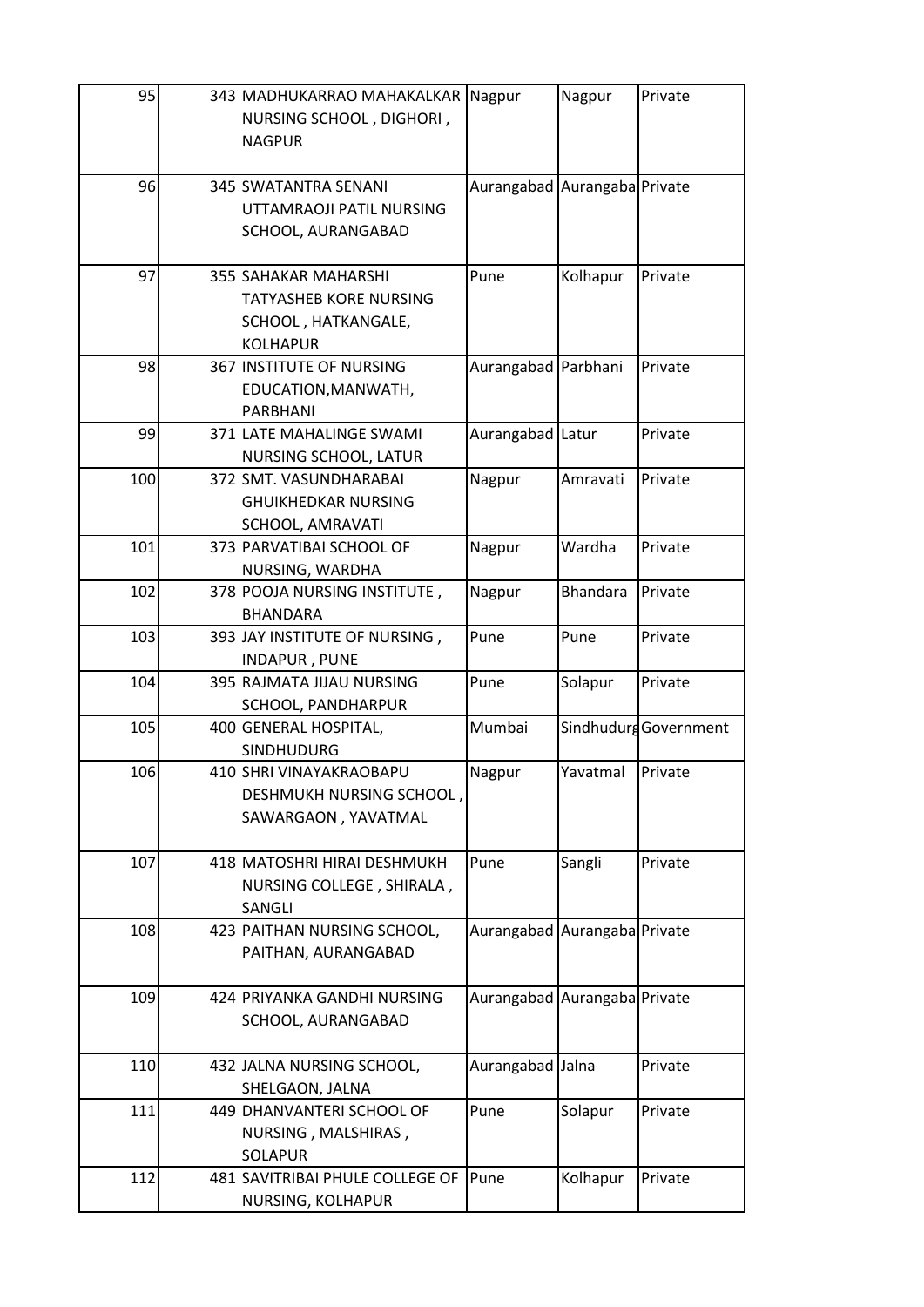| 113 | 482 SMT. HANSABEN NURSING          | Nagpur                       | Nagpur             | Private |
|-----|------------------------------------|------------------------------|--------------------|---------|
|     | <b>SCHOOL NAGPUR</b>               |                              |                    |         |
| 114 | 484 NAVJEEVAN SCHOOL OF            | Mumbai                       | Thane              | Private |
|     | NURSING, SHAHAPUR, THANE           |                              |                    |         |
|     |                                    |                              |                    |         |
| 115 | 487 SARASWATI ANM NURSING          | Mumbai                       | Sindhudurg Private |         |
|     | SCHOOL, KANKAVLI,                  |                              |                    |         |
|     | <b>SINDHUDURG</b>                  |                              |                    |         |
| 116 | 496 SAKSHI NURSING SCHOOL,         | Aurangabad Parbhani          |                    | Private |
|     | MANWAT, PARBHANI                   |                              |                    |         |
| 117 | 499 Sushrusha Nursing School, Ap   | Pune                         | Pune               | Private |
|     | Daund, Pune                        |                              |                    |         |
| 118 | 500 SUSHILA NURSING SCHOOL,        | Pune                         | Pune               | Private |
|     | DAUND, PUNE                        |                              |                    |         |
| 119 | 501 CHINGUAAI INSTITUTE OF         | Pune                         | Sangli             | Private |
|     | NURSING EDUCATION,                 |                              |                    |         |
|     | KAVATHE MAHANKAL, SANGLI           |                              |                    |         |
|     |                                    |                              |                    |         |
| 120 | 502 SANJEEVA NURSING SCHOOL,       | Pune                         | Kolhapur           | Private |
|     | <b>KOLHAPUR</b>                    |                              |                    |         |
| 121 | 505 SAVITRIBAI PHULE ANM           | Pune                         | Ahmednag Private   |         |
|     | NURSING COLLEGE,                   |                              |                    |         |
|     | SHRIGONDA, AHMEDNAGAR              |                              |                    |         |
|     |                                    |                              |                    |         |
| 122 | 507 ABHINAV INSTITUTE OF           | Pune                         | Sangli             | Private |
|     | NURSING EDUCATION, MIRAJ,          |                              |                    |         |
|     | SANGLI                             |                              |                    |         |
| 123 | 508 PRIYADARSHINI SHAK. BAU.       | Pune                         | Pune               | Private |
|     | <b>GRAM VIKAS MAHILA</b>           |                              |                    |         |
|     | SEVABHAVI MANDAL, SCHOOL           |                              |                    |         |
|     | OF NURSING, SHIRUR, PUNE           |                              |                    |         |
|     |                                    |                              |                    |         |
| 124 | 509 Shraddha Commercial            | Aurangabad Jalna             |                    | Private |
|     | Technical Institute Society,       |                              |                    |         |
|     | Jalna                              |                              |                    |         |
| 125 | 514 Sanjeevan Nursing School,      | Nagpur                       | Yavatmal           | Private |
|     | Yavatmal,                          |                              |                    |         |
| 126 | 515 SUVARNA SCHOOL OF              | Nagpur                       | Nagpur             | Private |
|     | NURSING SAONER, NAGPUR             |                              |                    |         |
| 127 | 517 Yash Institute of Nursing,     | Nagpur                       | Yavatmal           | Private |
|     | Athori Bazar, Yavatmal             |                              |                    |         |
| 128 | 531 Shri Dattatraya Prabhu Bahu.   | Nagpur                       | Gondia             | Private |
|     | Shikshan Sanstha, Tiroda,          |                              |                    |         |
|     | Gondia                             |                              |                    |         |
| 129 | 534 DHARTI SCHOOL OF NURSING       | Aurangabad Aurangaba Private |                    |         |
|     | MALEGAON RD NANDED                 |                              |                    |         |
|     |                                    |                              |                    |         |
| 130 | 535 Satabai Landge Nursing School, | Aurangabad Aurangaba Private |                    |         |
|     | Nanded                             |                              |                    |         |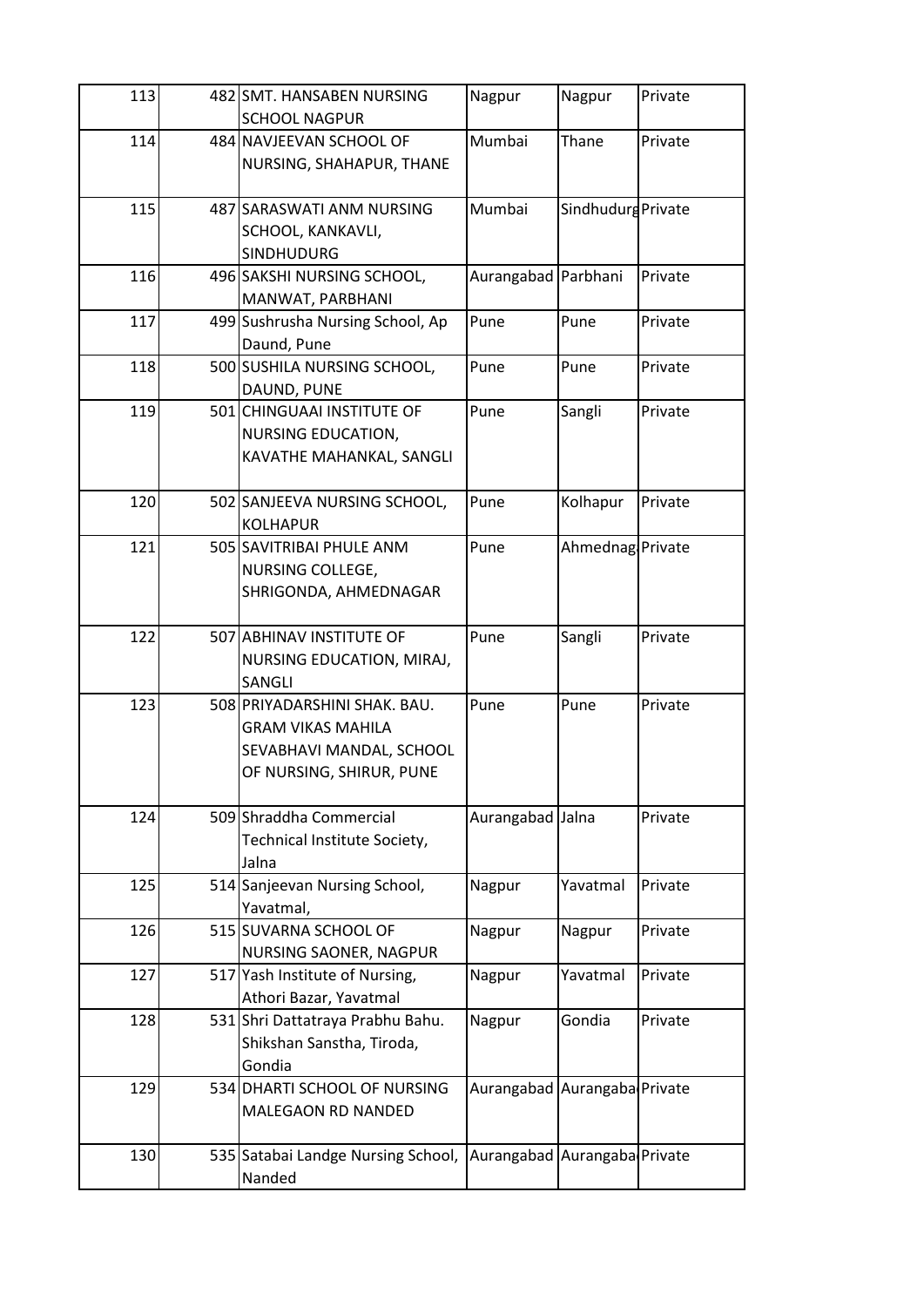| 131 | 541 KALWAN NURSING SCHOOL,                        | Mumbai                       | <b>NASHIK</b> | Private |
|-----|---------------------------------------------------|------------------------------|---------------|---------|
|     | KALWAN, NASHIK                                    |                              |               |         |
| 132 | 542 DINDORI SCHOOL OF NURSING,                    | Mumbai                       | <b>NASHIK</b> | Private |
|     | DINDORI, NASHIK                                   |                              |               |         |
|     |                                                   |                              |               |         |
| 133 | 543 YEOLA SCHOOL OF NURSING,                      | Mumbai                       | <b>NASHIK</b> | Private |
|     | YEOLA, NASHIK                                     |                              |               |         |
| 134 | 545 Yeshwant Institute of Nursing,                | Aurangabad Aurangaba Private |               |         |
|     | Paithan Road, Aurangabad                          |                              |               |         |
|     |                                                   |                              |               |         |
| 135 | 546 SWAMI VIVEKANAND                              | Aurangabad Latur             |               | Private |
|     | SHIKSHAN PRASARAK MANDAL,                         |                              |               |         |
|     | <b>UDGIR, LATUR</b>                               |                              |               |         |
| 136 | 552 S. CHANDRA SCHOOL OF                          | Nagpur                       | Gondia        | Private |
|     | NURSING, ARJUNI GONDIA                            |                              |               |         |
| 137 | 553 Sardar Nursing Institute,                     | Nagpur                       | Amravati      | Private |
|     | Walgaon Road, Amravati                            |                              |               |         |
| 138 | 557 Sunita Nursing School, Tal                    | Nagpur                       | Wardha        | Private |
|     | Shelu, Wardha                                     |                              |               |         |
| 139 | 561 Prabhavati Nursing School,                    | Aurangabad Aurangaba Private |               |         |
|     | Aurangabad                                        |                              |               |         |
| 140 | 568 MAHARSHI WALMIKI INSTITUTE Nagpur             |                              | Akola         | Private |
|     | OF NURSING                                        |                              |               |         |
|     | MALKAPUR, AKOLA                                   |                              |               |         |
| 141 | 571 AZAD HIND NURSING SCHOOL,                     | Nagpur                       | Akola         | Private |
|     | <b>AKOLA</b>                                      |                              |               |         |
| 142 | 580 L.D.H.T. SCHOOL OF NURSING,<br><b>HINGOLI</b> | Aurangabad                   | Hingoli       | Private |
| 143 | 586 D.S. NURSING SCHOOL, SAKRI,                   | Mumbai                       | <b>Dhule</b>  | Private |
|     | <b>DHULE</b>                                      |                              |               |         |
| 144 | 588 PETH NURSING SCHOOL, PETH,                    | Mumbai                       | <b>NASHIK</b> | Private |
|     | <b>NASHIK</b>                                     |                              |               |         |
| 145 | 589 IGATPURI NURSING SCHOOL,                      | Mumbai                       | <b>NASHIK</b> | Private |
|     | <b>IGATPURI, NASHIK</b>                           |                              |               |         |
| 146 | 590 NIFAD NURSING SCHOOL,                         | Mumbai                       | <b>NASHIK</b> | Private |
|     | NIFAD, NASHIK                                     |                              |               |         |
| 147 | 591 MANMAD NURSING SCHOOL,                        | Mumbai                       | <b>NASHIK</b> | Private |
|     | YEOLA, NASHIK                                     |                              |               |         |
| 148 | 592 SAI CARE NURSING SCHOOL,                      | Mumbai                       | <b>NASHIK</b> | Private |
|     | <b>NASHIK</b>                                     |                              |               |         |
| 149 | 595 D. D. VISPUTE SCHOOL OF                       | Mumbai                       | Raigad        | Private |
|     | NURSING, PANVEL, RAIGAD                           |                              |               |         |
| 150 | 597 RAJEEV GANDHI GNM NURSING Mumbai              |                              | <b>NASHIK</b> | Private |
|     | COLLEGE, SINNAR, NASHIK                           |                              |               |         |
|     |                                                   |                              |               |         |
| 151 | 601 KARM. R. S. WAGH EDUCATION                    | Mumbai                       | <b>NASHIK</b> | Private |
|     | HEALTH SANSTHAS SCHOOL OF                         |                              |               |         |
|     | NURSING, DINDORI, NASHIK                          |                              |               |         |
|     |                                                   |                              |               |         |
|     |                                                   |                              |               |         |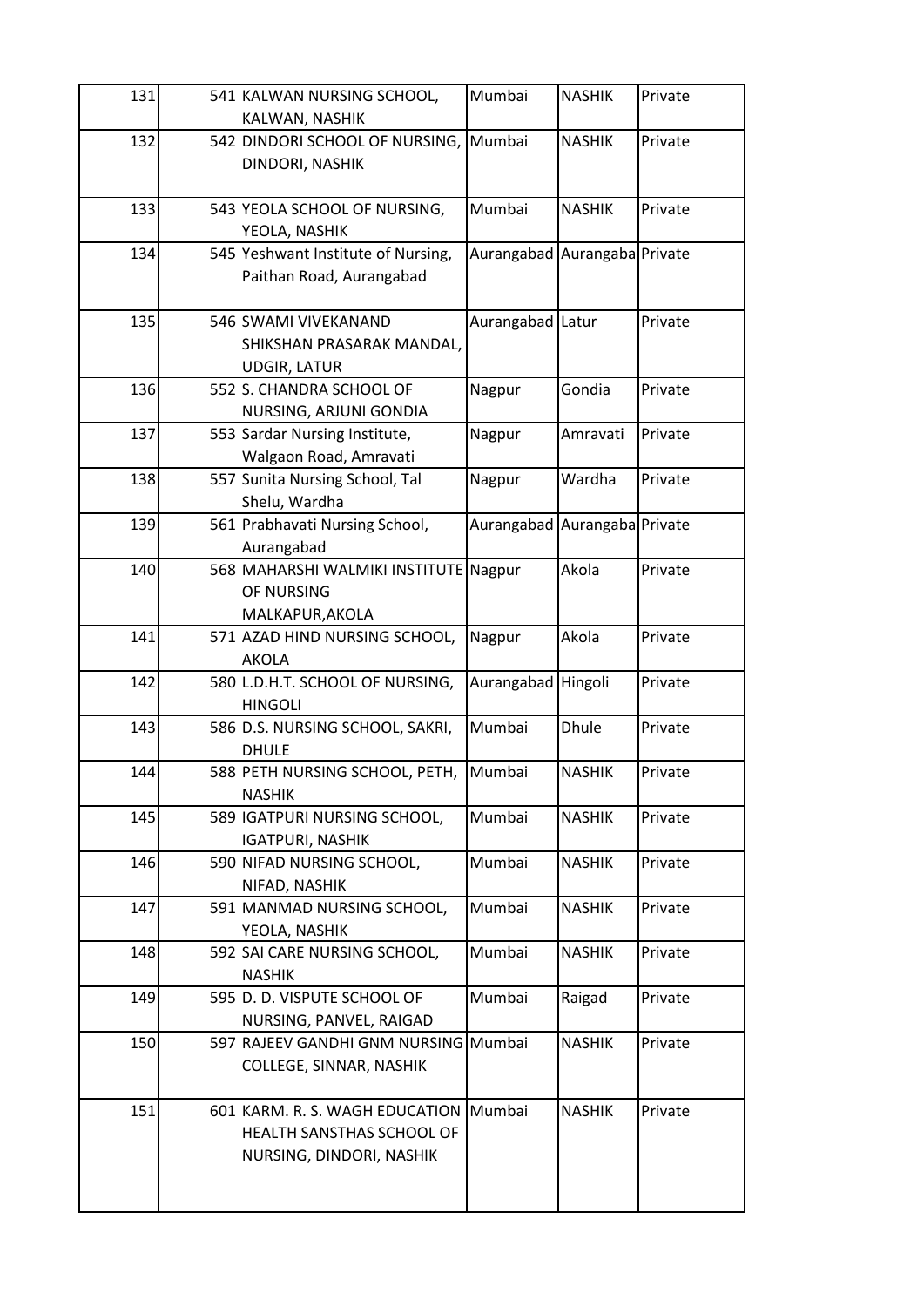| Private           |
|-------------------|
|                   |
|                   |
|                   |
|                   |
| Private           |
|                   |
|                   |
| Ahmednag Private  |
|                   |
|                   |
| Private           |
|                   |
|                   |
| Ahmednag Private  |
|                   |
|                   |
|                   |
| Ahmednag Private  |
|                   |
|                   |
| Private           |
|                   |
|                   |
| Private           |
|                   |
|                   |
| Private           |
|                   |
| Private           |
|                   |
| Private           |
|                   |
|                   |
| Private           |
|                   |
|                   |
| Private           |
|                   |
|                   |
| Private           |
|                   |
|                   |
| Chandrapu Private |
|                   |
|                   |
| Private           |
|                   |
| Private           |
|                   |
|                   |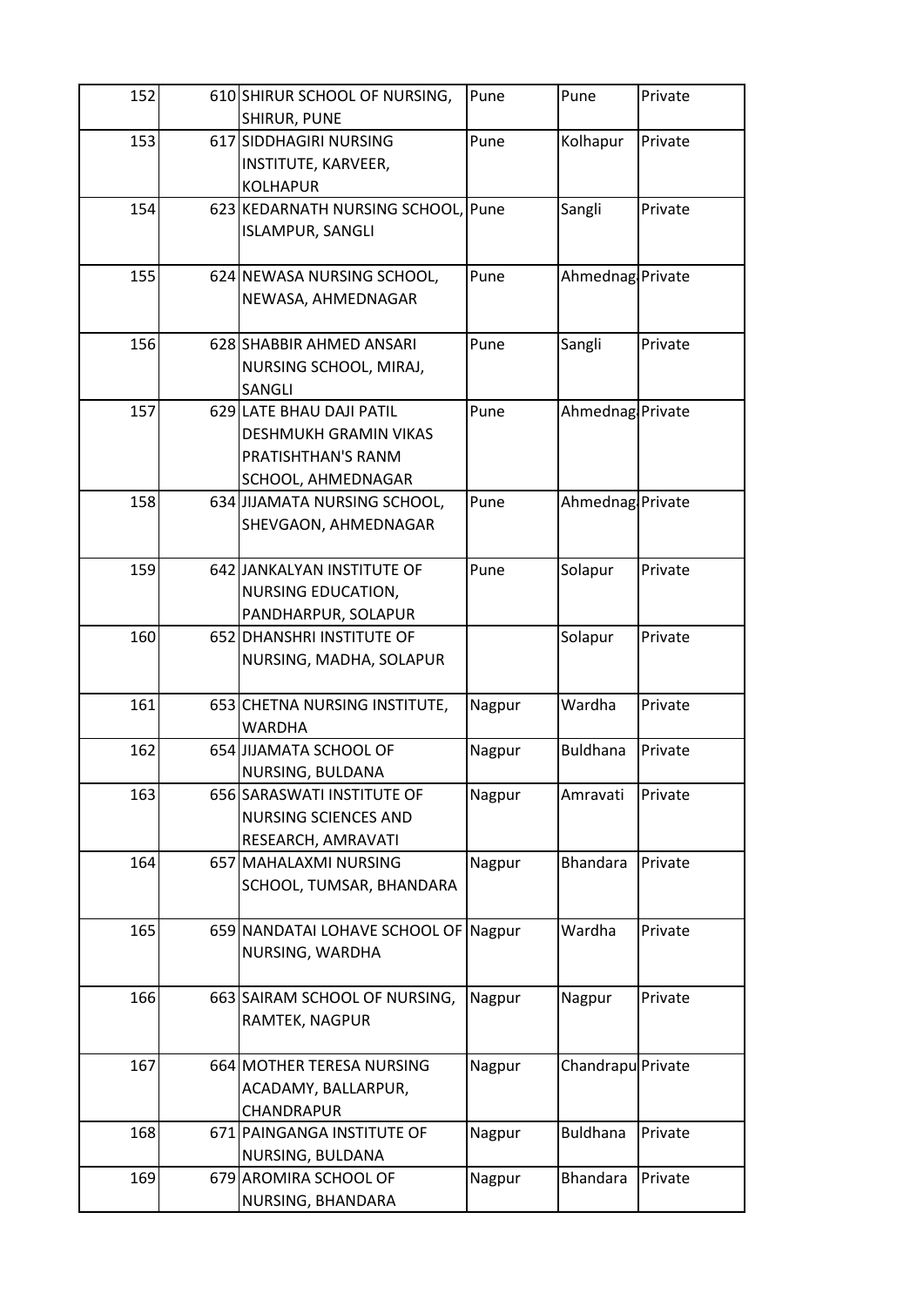| 170 | 680 DR. K. B. MAPRI INSTITUTE OF                           | Nagpur                       | <b>Buldhana</b> | Private |
|-----|------------------------------------------------------------|------------------------------|-----------------|---------|
|     | NURISNG, LONAR, BULDHANA                                   |                              |                 |         |
|     |                                                            |                              |                 |         |
| 171 | 687 NAV YUVA NURSING SCHOOL,                               | Nagpur                       | <b>Bhandara</b> | Private |
|     | <b>BHANDARA</b>                                            |                              |                 |         |
| 172 | 690 G.S.NURSING SCHOOL, SAKOLI,                            | Nagpur                       | <b>Bhandara</b> | Private |
|     | <b>BHANDARA</b>                                            |                              |                 |         |
| 173 | 694 SHRI GORAKSHA NURSING                                  | Aurangabad Aurangaba Private |                 |         |
|     | SCHOOL, PHULAMBRI,                                         |                              |                 |         |
|     | AURANGABAD                                                 |                              |                 |         |
| 174 | 697 SHREE VENKATESHA NURSING                               | Aurangabad Beed              |                 | Private |
|     | <b>SCHOOL, BEED</b>                                        |                              |                 |         |
| 175 | 701 MAHARAJA SAYAJIRAO                                     | Aurangabad Aurangaba Private |                 |         |
|     | GAIKWAD NURSING SCHOOL,                                    |                              |                 |         |
|     | AURANGABAD                                                 |                              |                 |         |
| 176 | 702 RASHTRAMATA JIJAU NURSING                              | Aurangabad Beed              |                 | Private |
|     | SCHOOL, PATODA, BEED                                       |                              |                 |         |
|     |                                                            |                              |                 |         |
| 177 | 704 VISHWAS SAWANT NURSING                                 | Aurangabad Beed              |                 | Private |
|     | <b>SCHOOL, BEED</b>                                        |                              |                 |         |
| 178 | 707 DR. DAHIPHALE MEDICAL                                  | Aurangabad Aurangaba Private |                 |         |
|     | <b>FOUNDATION TRUST'S SCHOOL</b>                           |                              |                 |         |
|     | OF NURSING, AURANGABAD                                     |                              |                 |         |
|     |                                                            |                              |                 |         |
| 179 | 708 KOMALBAI MUNDE NURSING                                 | Aurangabad NANDED            |                 | Private |
|     | SCHOOL, MUKHED, NANDED                                     |                              |                 |         |
|     |                                                            |                              |                 |         |
| 180 | 709 GANSHANTI NURSING SCHOOL, Aurangabad Aurangaba Private |                              |                 |         |
|     | <b>NANDED</b>                                              |                              |                 |         |
| 181 | 710 RAM RATAN NURSING                                      | Aurangabad NANDED            |                 | Private |
|     | INSTITUTE, BHOKAR, NANDED                                  |                              |                 |         |
|     |                                                            |                              |                 |         |
| 182 | 718 RENUKA NURSING RANM                                    | Aurangabad Osmanaba Private  |                 |         |
|     | SCHOOL, KALAMB,                                            |                              |                 |         |
|     | <b>OSMANABAD</b>                                           |                              |                 |         |
| 183 | 719 DAYEE INSTITUTE OF                                     | Aurangabad Latur             |                 | Private |
|     | NURSING, LATUR                                             |                              |                 |         |
| 184 | 723 SUBHADRA INSTITUTE                                     | Aurangabad NANDED            |                 | Private |
|     | NURSING SCHOOL, BILOLI,                                    |                              |                 |         |
|     | <b>NANDED</b>                                              |                              |                 |         |
| 185 | 724 LATE ANNASAHEB KAKDE                                   | Aurangabad Parbhani          |                 | Private |
|     | NURSING SCHOOL, SAILU,                                     |                              |                 |         |
|     | PARBHANI                                                   |                              |                 |         |
| 186 | 725 KAI. MUNIRAM NIKE NURSING                              | Aurangabad Parbhani          |                 | Private |
|     | SCHOOL, SONPETH, PARBHANI                                  |                              |                 |         |
|     |                                                            |                              |                 |         |
| 187 | 727 RADHAI INSTITUTE OF                                    | Aurangabad Parbhani          |                 | Private |
|     | NURSING SCHOOL,                                            |                              |                 |         |
|     | GANGAKHED, PARBHANI                                        |                              |                 |         |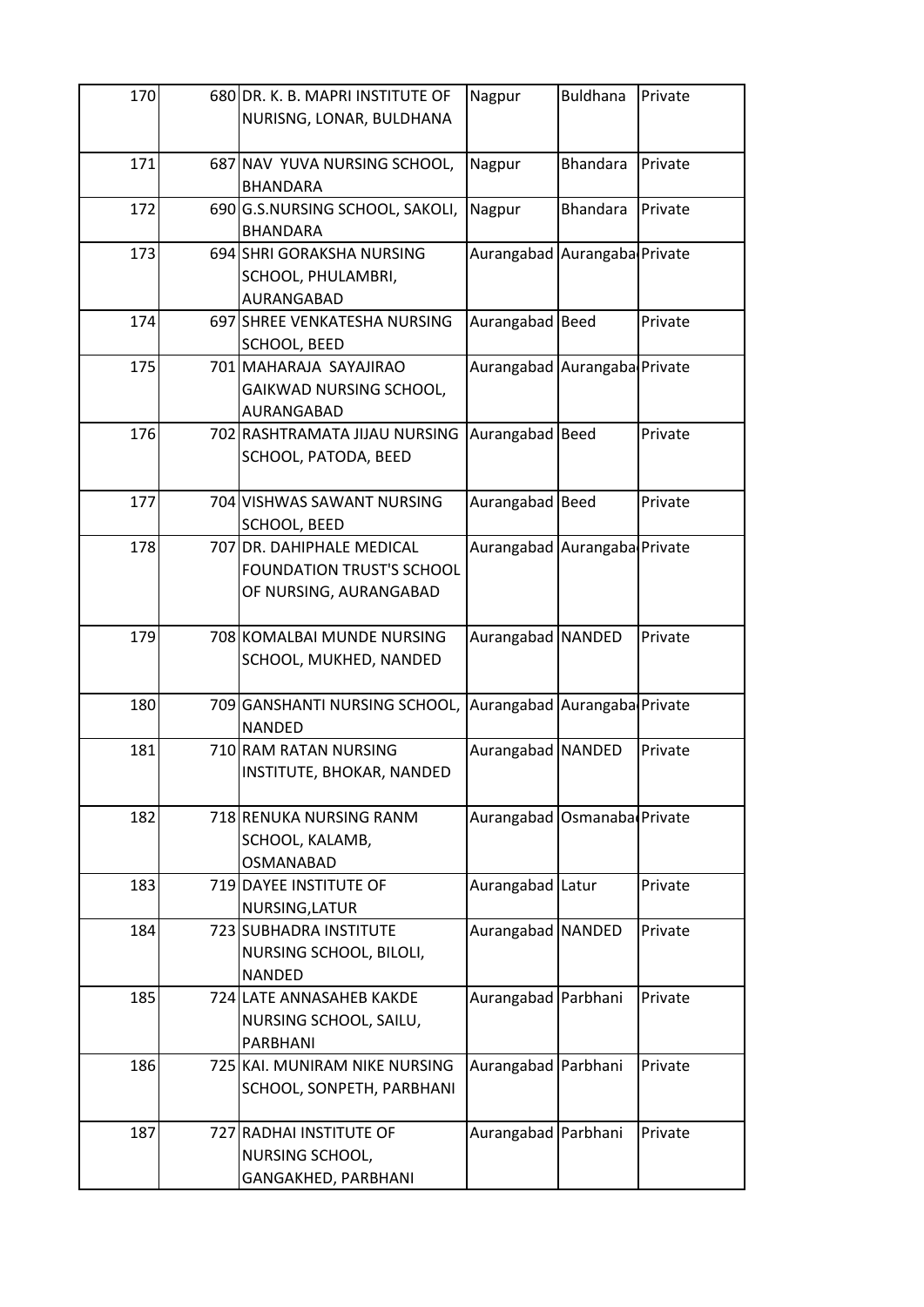| 188 | 732 SWAMI RAMANAND TIRTH                        | Aurangabad NANDED            |        | Private |
|-----|-------------------------------------------------|------------------------------|--------|---------|
|     | NURSING INSTITITUE,                             |                              |        |         |
|     | KANDHAR, NANDED                                 |                              |        |         |
| 189 | 733 PRAGATI NURSING SCHOOL,                     | Aurangabad Beed              |        | Private |
|     | PATODA, BEED                                    |                              |        |         |
| 190 | 734 SAMARTH NURSING SCHOOL,                     | Aurangabad Beed              |        | Private |
|     | WADVANI, BEED                                   |                              |        |         |
| 191 | 740 SAMARTH NURSING SCHOOL,                     | Aurangabad Parbhani          |        | Private |
|     | PARBHANI                                        |                              |        |         |
| 192 | 741 GANGAPUR NURSING SCHOOL,                    | Aurangabad Aurangaba Private |        |         |
|     | GANGAPUR, AURANGABAD                            |                              |        |         |
|     |                                                 |                              |        |         |
| 193 | 742 SHRI SWAMI SAMARTH                          | Aurangabad Aurangaba Private |        |         |
|     | NURSING SCHOOL,                                 |                              |        |         |
|     | AURANGABAD                                      |                              |        |         |
| 194 | 743 HUDCO NURSING SCHOOL,                       | Aurangabad Aurangaba Private |        |         |
|     | AURANGABAD                                      |                              |        |         |
| 195 | 746 SHEETAL NURSING SCHOOL,                     | Aurangabad Aurangaba Private |        |         |
|     | AURANGABAD                                      |                              |        |         |
| 196 | 748 SAVITRIBAI PHULE NURSING                    | Aurangabad Latur             |        | Private |
|     | SCHOOL, JALKOT, LATUR                           |                              |        |         |
| 197 | 753 SUVIDHA NURSING SCHOOL,                     | Aurangabad Latur             |        | Private |
|     | <b>LATUR</b>                                    |                              |        |         |
| 198 | 755 YESHWANT INSTITUTE OF                       | Aurangabad Hingoli           |        | Private |
|     | NURSING SCHOOL, HINGOLI                         |                              |        |         |
| 199 | 760 RAJMATA JIJAU NURSING                       | Aurangabad Aurangaba Private |        |         |
|     | SCHOOL, NANDED                                  |                              |        |         |
| 200 | 764 OMKAR NURSING SCHOOL,                       | Aurangabad Beed              |        | Private |
|     | <b>BILOLI, NANDED</b>                           |                              |        |         |
| 201 | 768 RAMLING VIGHNE NURSING                      | Aurangabad Beed              |        | Private |
|     | SCHOOL, BEED                                    |                              |        |         |
| 202 | 769 S. CHANDRA NURSING SCHOOL, Nagpur           |                              | Gondia | Private |
|     | AMGAON, GONDIA                                  |                              |        |         |
|     |                                                 |                              |        |         |
| 203 | 772 GONDIA CITY INSTITUTE OF                    | Nagpur                       | Gondia | Private |
|     | <b>NURSING &amp; PARAMEDICAL</b>                |                              |        |         |
|     | SCIENCES, GONDIA                                |                              |        |         |
| 204 | 779 AURANGABAD NURSING                          | Aurangabad Aurangaba Private |        |         |
|     | SCHOOL, AURANGABAD                              |                              |        |         |
| 205 | 780 SHAHNAWAZ NURSING                           | Aurangabad Aurangaba Private |        |         |
|     | SCHOOL, AURANGABAD                              |                              |        |         |
| 206 | 781 NARMADA NURSING INSTITUTE Aurangabad NANDED |                              |        | Private |
|     | , LOHA, NANDED                                  |                              |        |         |
| 207 | 787 SAI NURSING COLLEGE,                        | Aurangabad Osmanaba Private  |        |         |
|     | UMERGA, OSMANABAD                               |                              |        |         |
| 208 | 788 NEW MOTHER TERESA A.N.M.                    | Aurangabad Latur             |        | Private |
|     | SCHOOL OF NURSING, UDGIR,                       |                              |        |         |
|     | LATUR                                           |                              |        |         |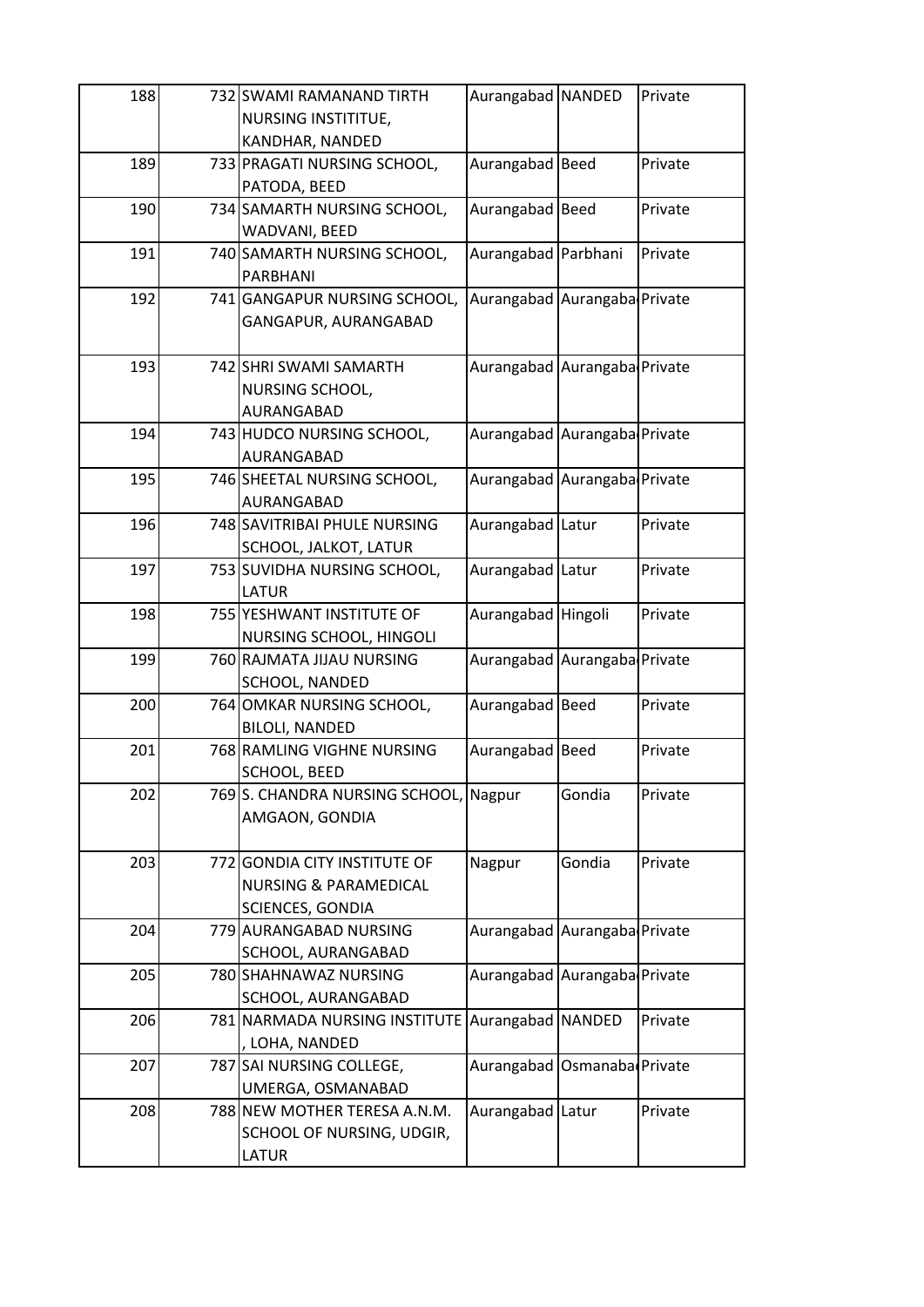| 209 | 793 SHRI SAI INSTITUTION OF              | Aurangabad Parbhani          |                   | Private |
|-----|------------------------------------------|------------------------------|-------------------|---------|
|     | NURSING SCHOOL, JINTOR,                  |                              |                   |         |
|     | PARBHANI                                 |                              |                   |         |
| 210 | 794 YESHWANT INSTITUTE OF                | Aurangabad Parbhani          |                   | Private |
|     | NURSING, PARBHANI                        |                              |                   |         |
| 211 | 798 MOTHER TERESA NURSING                | Aurangabad Hingoli           |                   | Private |
|     | SCHOOL, HINGOLI                          |                              |                   |         |
| 212 | 799 MOTHER TERESA NURSING                | Aurangabad NANDED            |                   | Private |
|     | INSTITUTE, KANDHAR, NANDED               |                              |                   |         |
|     |                                          |                              |                   |         |
| 213 | 809 Smt. Padmini Institute of            | Pune                         | Sangli            | Private |
|     | Nursing Paramedical Sciences,            |                              |                   |         |
|     | Atpadi, Sangli                           |                              |                   |         |
| 214 | 810 Saibaba Nursing School,              | Pune                         | Ahmednag Private  |         |
|     | Kolpewadi, Ahmednagar                    |                              |                   |         |
| 215 | 813 Dimond Nursing Institute,            | <b>BH</b>                    | Wardha            | Private |
|     | Deoli, Wardha                            |                              |                   |         |
| 216 | 821 Varsharaj Nursing School,            | Nagpur                       | Yavatmal          | Private |
|     | Wani, Yavatmal                           |                              |                   |         |
| 217 | 825 Aakar School of Nursing,             | Nagpur                       | Nagpur            | Private |
|     | Nagpur                                   |                              |                   |         |
| 218 | 830 Om Shanti Nursing School,            | Aurangabad Jalna             |                   | Private |
|     | Bhokardan, Jalna                         |                              |                   |         |
| 219 | 834 Kalpana Chawala Nursing              | Aurangabad Parbhani          |                   | Private |
|     | School, Parbhani                         |                              |                   |         |
| 220 | 838 Swaraj Indira Gandhi Nursing         | Aurangabad Beed              |                   | Private |
|     | School, Patoda, Beed                     |                              |                   |         |
|     |                                          |                              |                   |         |
| 221 | 870 The Yash Foundations College         | Mumbai                       | Ratnagiri         | Private |
|     | of Nursing Medical Research              |                              |                   |         |
|     | Institute, Ratnagiri                     |                              |                   |         |
|     |                                          |                              |                   |         |
| 222 | 935 Spandan Nursing School, Pauni,       | Nagpur                       | Bhandara          | Private |
|     | <b>Bhandara</b>                          |                              |                   |         |
| 223 | 971 Marathwada Nursing School,<br>Nanded | Aurangabad NANDED            |                   | Private |
| 224 | 1003 Dnyandeep Vimukta Va                | Nagpur                       | <b>Buldhana</b>   | Private |
|     | Bhatkya Jati, Jamati Shikshan            |                              |                   |         |
|     | <b>Prasarak Mandal Nursing</b>           |                              |                   |         |
|     | School, Buldhana                         |                              |                   |         |
| 225 | 1011 SMT. D.Y.SAWANT NURSING             | Greater                      | Mumbai Su Private |         |
|     | SCHOOL, BHANDUP                          | Mumbai                       |                   |         |
|     |                                          |                              |                   |         |
| 226 | 1019 WALUNJ NURSING                      | Aurangabad Aurangaba Private |                   |         |
|     | SCHOOL, WALUNJ,                          |                              |                   |         |
|     | AURANGABAD                               |                              |                   |         |
| 227 | 1023 MANGAON EDUCATION TRUST,            | Mumbai                       | Raigad            | Private |
|     | MANGAON, RAIGAD                          |                              |                   |         |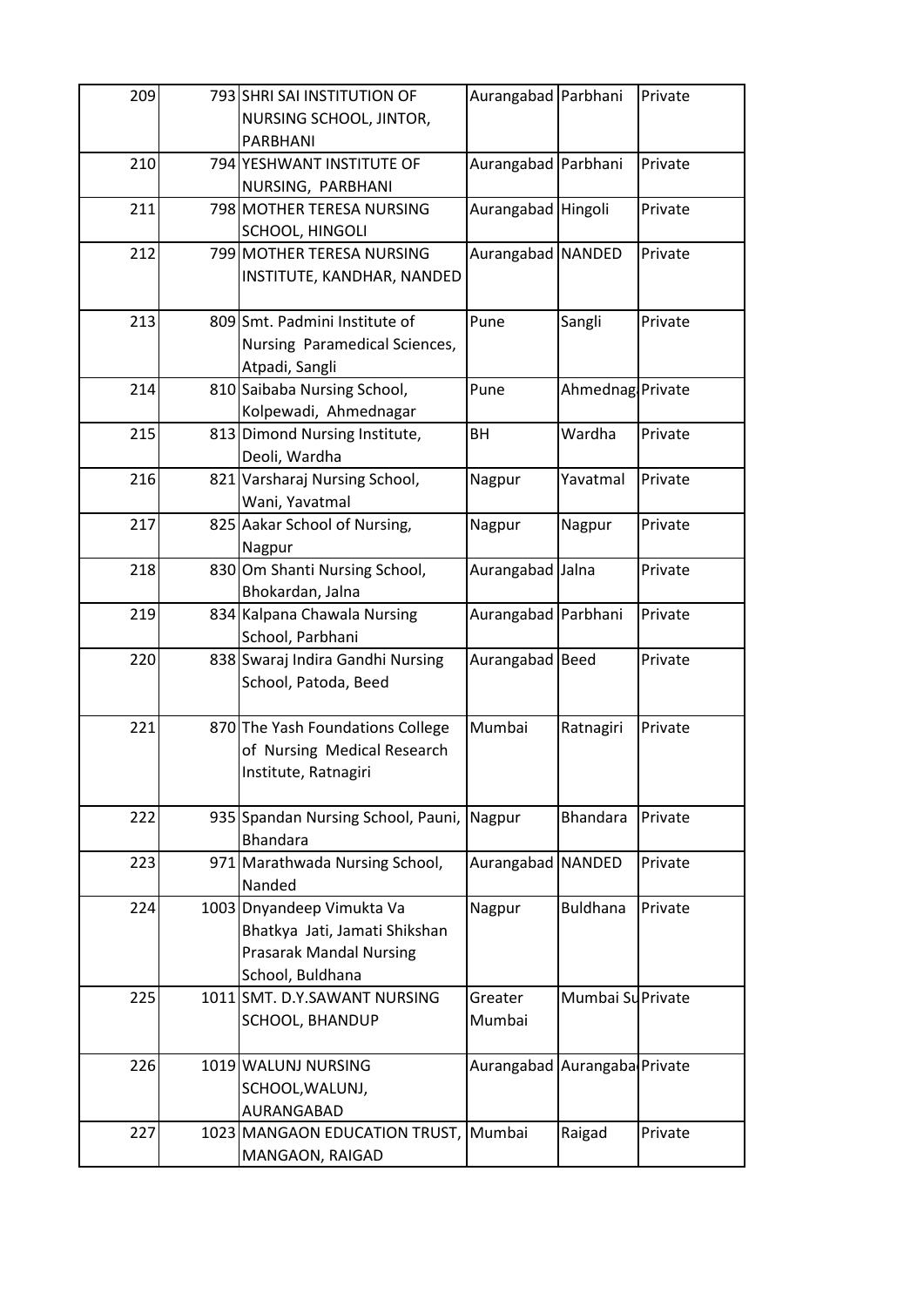| 228 | 1026 SOU RUKHMINI MANOHAR                                                           | Aurangabad Beed              |                 | Private            |
|-----|-------------------------------------------------------------------------------------|------------------------------|-----------------|--------------------|
|     | MACHALE NURSING SCHOOL,<br><b>BEED</b>                                              |                              |                 |                    |
| 229 | 1028 UNIQUE RANM NURSING                                                            | Aurangabad Beed              |                 | Government         |
| 230 | SCHOOL, PARLI, BEED<br>1032 Aai Institute of Nursing,                               | Aurangabad Parbhani          |                 | Private            |
|     | Parbhani                                                                            |                              |                 |                    |
| 231 | 1033 Swami Samarth Nursing<br>School, Solapur                                       | Pune                         | Solapur         | Private            |
| 232 | 1039 BLESSING INSTITUTE OF<br>NURSING, PARBHANI                                     | Aurangabad Parbhani          |                 | Private            |
| 233 | 1050 GENERAL HOSPITAL, WASHIM                                                       | Nagpur                       | <b>WASHIM</b>   | Government         |
| 234 | 1051 DISTRICT HOSPITAL,<br>SAWARGAON, AMBAJOGAI,<br><b>BEED</b>                     | Aurangabad Beed              |                 | Government         |
| 235 | 1099 Training college of Nursing,<br>general hospital malegaon<br>nashik            | Mumbai                       | <b>NASHIK</b>   | Government         |
| 236 | 1101 GENERAL HOSPITAL,<br><b>NANDURBAR</b>                                          | Mumbai                       |                 | NANDURBAGovernment |
| 237 | 1102 GENERAL HOSPITAL, PUSAD,<br>YAVATMAL                                           | Nagpur                       | Yavatmal        | Government         |
| 238 | 1103 GENERAL HOSPITAL, HINGOLI                                                      | Aurangabad Hingoli           |                 | Government         |
| 239 | 1106 Chintamani School of Nursing,<br>Kalamb, Yavatmal                              | Nagpur                       | Yavatmal        | Private            |
| 240 | 1109 Smt. Shalinitai Meghe College<br>of Nursing & Hospital,<br>Bhilewada, Bhandara | Nagpur                       | <b>Bhandara</b> | Private            |
| 241 | 1110 Shri K.R.Pandav College of<br>Nursing and Hospital, Nagpur                     | Nagpur                       | Nagpur          | Private            |
| 242 | 1113 GENERAL HOSPITAL,<br><b>BHABHULGAON, LATUR</b>                                 | Aurangabad Latur             |                 | Government         |
| 243 | 1114 KSPM's Jijamata Nursing<br>School, Latur                                       | Aurangabad Latur             |                 | Private            |
| 244 | 1115 Godavari Nursing School of<br>ANM, Aurangabad                                  | Aurangabad Aurangaba Private |                 |                    |
| 245 | 1117 Shantai Nursing School, Palghar                                                | Mumbai                       | PALGHAR         | Private            |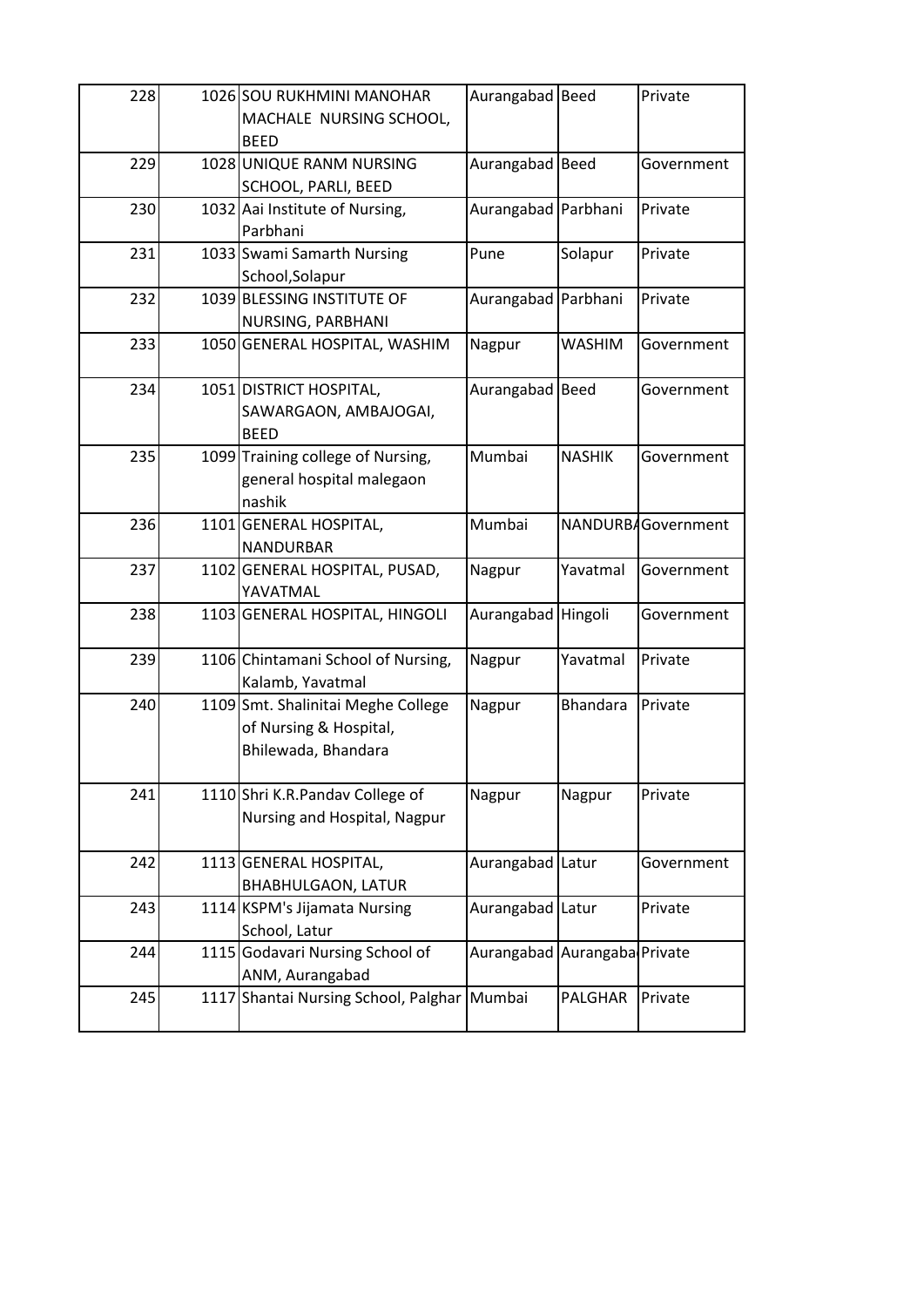| Institutes OF GNM Affiliation fees Pending list for |                   |                                                                         |        |                    |                                  |  |
|-----------------------------------------------------|-------------------|-------------------------------------------------------------------------|--------|--------------------|----------------------------------|--|
|                                                     |                   | AY 2020-21                                                              |        |                    |                                  |  |
| SR.NO.                                              | Institute<br>Code | <b>Institute Name</b>                                                   |        |                    | Region NarDist Name Control Name |  |
| 1                                                   |                   | 4 V. S. GENERAL HOSPITAL,<br><b>THANE</b>                               | Mumbai | Thane              | Government                       |  |
| $\overline{2}$                                      |                   | 6 GENERAL HOSPITAL, ALIBAG Mumbai                                       |        | Raigad             | Government                       |  |
| 3                                                   |                   | 7 GENERAL HOSPITAL,<br><b>RATNAGIRI</b>                                 | Mumbai | Ratnagiri          | Government                       |  |
| 4                                                   |                   | 8 GENERAL HOSPITAL, NASIK                                               | Mumbai | <b>NASHIK</b>      | Government                       |  |
| 5                                                   |                   | 10 GENERAL HOSPITAL,<br><b>JALGAON</b>                                  | Mumbai | Jalgaon            | Government                       |  |
| 6                                                   |                   | 14 RAMRAJE SCH. NSG, RCON<br>DAPOLI, RATNAGIRI                          | Mumbai | Ratnagiri          | Private                          |  |
| $\overline{7}$                                      |                   | 33 NAMCO SCHOOL OF<br>NURSING, NASIK                                    | Mumbai | <b>NASHIK</b>      | Private                          |  |
| 8                                                   |                   | <b>35 SHREE ANANT SMRUTI</b><br>SCHOOL OF NURSING, KASAL                | Mumbai | Sindhudurg Private |                                  |  |
| 9                                                   |                   | 38 NASHIK NURSING SCHOOL,<br><b>NASHIK</b>                              | Mumbai | <b>NASHIK</b>      | Private                          |  |
| 10                                                  |                   | 40 GENERAL HOSPITAL, SATARA                                             | Pune   | Satara             | Government                       |  |
| 11                                                  |                   | 54 ASHWINI SAHAKARI SON,<br><b>SOLAPUR</b>                              | Pune   | Solapur            | <b>Trust</b>                     |  |
| 12                                                  |                   | 65 ANAND MEDICAL<br>FOUNDATION, SON, KURULI,<br>KHED, PUNE              | Pune   | Pune               | Private                          |  |
| 13                                                  |                   | 66 KAMAL INSTITUTE OF<br><b>NURSING EDUCATION, JATH,</b><br>SANGLI      | Pune   | Sangli             | Private                          |  |
| 14                                                  |                   | 90 PHALTAN EDUCATION<br>SOCIETY, SCHOOL OF<br>NURSING, PHALTAN , SATARA | Pune   | Satara             | Private                          |  |
| 15                                                  |                   | 107 DIST.HOSPITAL FOR WOMEN<br>, AMRAVATI                               | Nagpur | Amravati           | Government                       |  |
| 16                                                  |                   | 109 GENERAL<br>HOSPITAL, CHANDRAPUR                                     | Nagpur |                    | Chandrapu Government             |  |
| 17                                                  |                   | 112 GENERAL HOSPITAL,<br><b>BHANDARA</b>                                | Nagpur | Nagpur             | Government                       |  |
| 18                                                  |                   | 113 GENERAL HOSPITAL<br><b>GADCHIROLI</b>                               | Nagpur | Gadchiroli         | Government                       |  |
| 19                                                  |                   | 119 SUMITRABAI THAKARE<br>TRAINING COLLEGE OF<br>NURSING, YAVATMAL      | Nagpur | Yavatmal           | Private                          |  |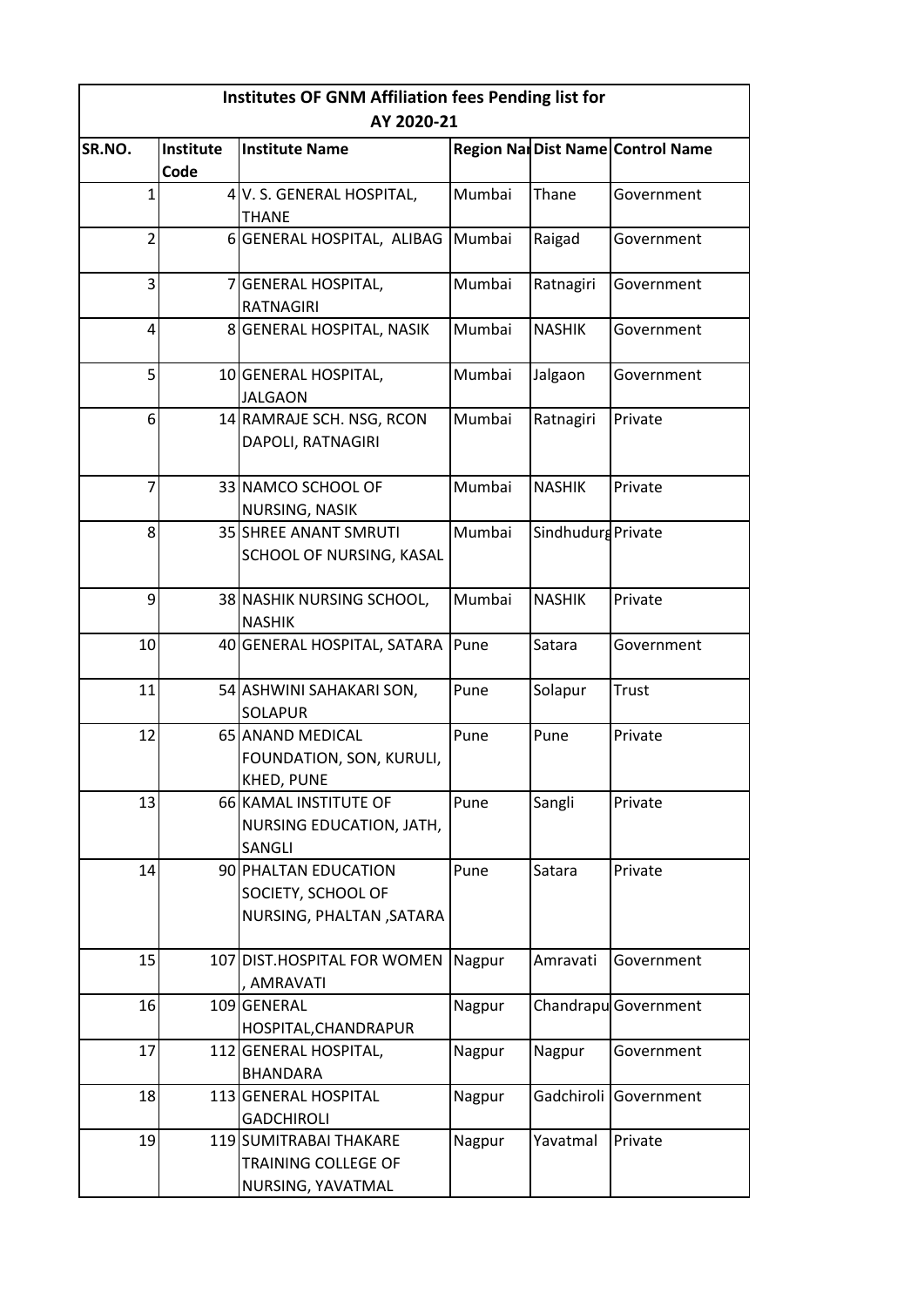| 20 | 123 TIRPUDE NURSING TRAINING Nagpur<br>SCHOOL, NAGPUR                        |                  | Nagpur                      | Private                       |
|----|------------------------------------------------------------------------------|------------------|-----------------------------|-------------------------------|
| 21 | 126 SMT. K. N. PATEL SCHOOL<br>OF NURSING, BHANDARA                          | Nagpur           | <b>Bhandara</b>             | Private                       |
| 22 | 138 DR. ARCHANATAI GADE<br>PATIL SCHOOL OF NURSING<br>LOHARA YAVATMAL        | Nagpur           | Yavatmal                    | Private                       |
| 23 | 146 DR. PANJABRAO DESHMUKH<br>INST. OF NSG. AMRAVATI                         | Nagpur           | Amravati                    | Private                       |
| 24 | 149 SHALOM SCHOOL OF<br>NURSING, WARDHA                                      | Nagpur           | Wardha                      | Private                       |
| 25 | 161 GENERAL HOSPITAL, SON,<br><b>OSMANABAD</b>                               |                  |                             | Aurangaba Osmanaba Government |
| 26 | 168 SHRI DHANESHWARI MANAV<br><b>VIKAS MANDAL,</b><br>AURANGABAD             |                  | Aurangaba Aurangaba Private |                               |
| 27 | 169 SHRI SAI INSTITUE OF<br>NURSING, JALNA                                   | Aurangaba Jalna  |                             | Private                       |
| 28 | 178 B.Y.L.NAIR CHA. HOSP,<br><b>MUMBAI</b>                                   | Greater MuMumbai |                             | Semi Govt                     |
| 29 | 182 B.D.P. PARSEE GEN.<br>HOSP., MUMBAI                                      | Greater MlMumbai |                             | Private                       |
| 30 | 186 HARILAL BHAGWATI<br>MUNCIPAL GEN.HOSPITAL,<br>SON, BORIVALI, MUMBAI      | Greater MuMumbai |                             | Government                    |
| 31 | 192 HOLY FAMILY INSTITUTE OF<br>NURSING EDU., KURLA,<br><b>MUMBAI</b>        | Greater MuMumbai |                             | Private                       |
| 32 | 194 UDAY GER SCHOOL OF<br>NURSING, VASAI, THANE                              | Mumbai           | <b>PALGHAR</b>              | Private                       |
| 33 | 196 M.V.P.SAMAJS Institute of<br>Nursing education                           | Mumbai           | <b>NASHIK</b>               | <b>Trust</b>                  |
| 34 | 197 GOKHALE EDUCATION<br>SOCIETY, SON, VIDYANAGAR<br>, NASIK                 | Mumbai           | <b>NASHIK</b>               | Private                       |
| 35 | 199 MANAV SADHAN VIKAS<br>SANSTHA, SON, KUDAL,<br><b>SINDHUDURG</b>          | Mumbai           | Sindhudurg Private          |                               |
| 36 | 203 GLOBAL HEALTH CARE<br>INSTITUTE, COLLEGE OF<br>NURSING, NASHIK           | Mumbai           | <b>NASHIK</b>               | Private                       |
| 37 | 204 BHAKTI VEDANTA HOSPITAL, Mumbai<br>SCHOOL OF NURSING,<br>MIRAROAD, THANE |                  | Thane                       | Private                       |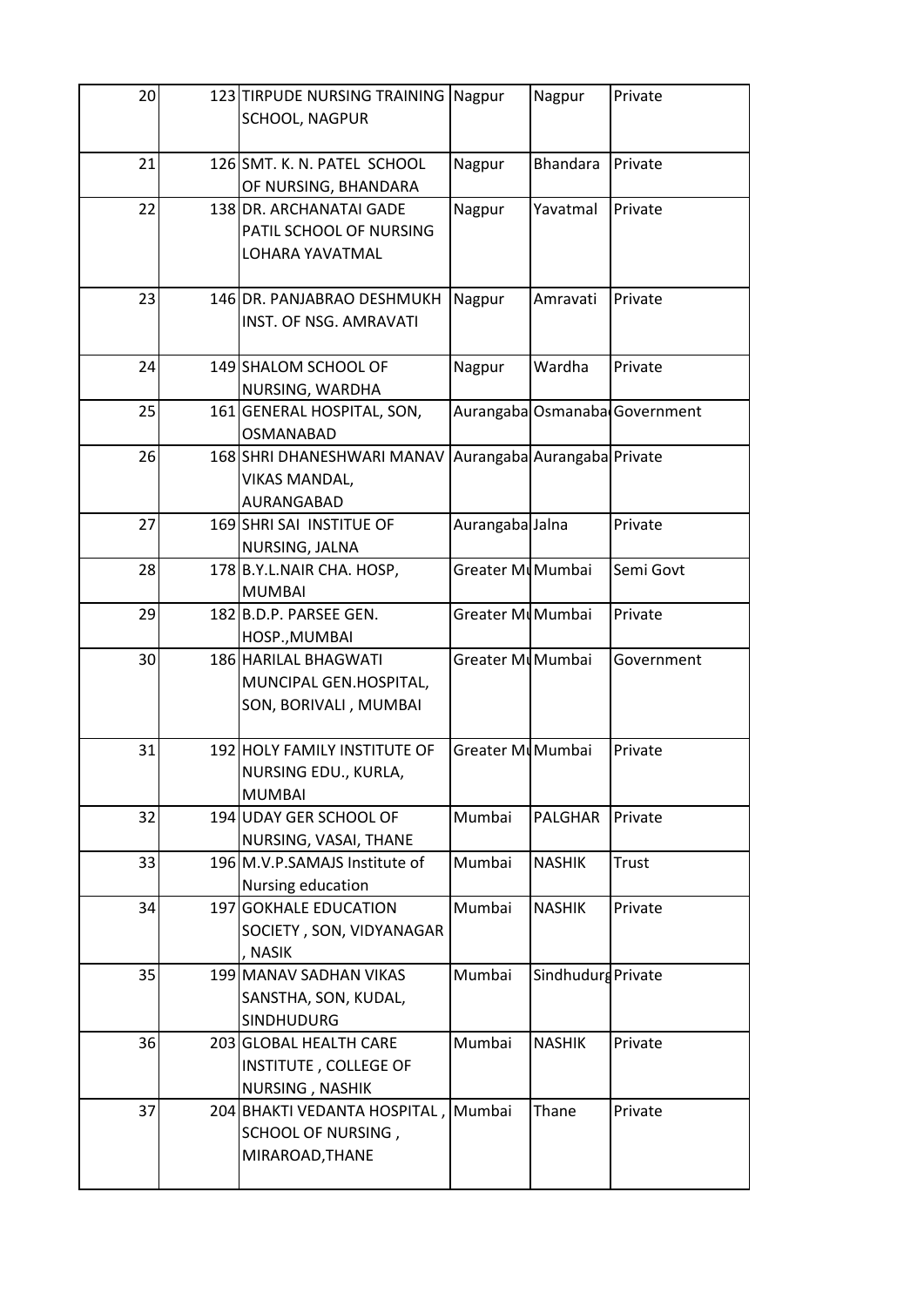| 38 | 205 YERALA MEDICAL TRUST &<br>RESEARCH CENTRE, SCHOOL<br>OF NURSING, KHARGHAR               | Mumbai | Thane            | Trust               |
|----|---------------------------------------------------------------------------------------------|--------|------------------|---------------------|
| 39 | 208 PRABHAKAR PATIL INSTITUTE Mumbai<br>OF NURSING EDUCATION,<br><b>PEN</b>                 |        | Raigad           | Private             |
| 40 | 212 E.BOOTH HOSPITAL,<br>AHMEDNAGAR                                                         | Pune   |                  | Ahmednag Missionary |
| 41 | 213 ST.LUKES HOSPITAL,<br>SHRIRAMPUR,<br>AHMEDNAGAR                                         | Pune   | Ahmednag Trust   |                     |
| 42 | 215 KRISHNA HOSPITAL<br>MEDICAL RESEARCH CENTER<br>KARAD, SATARA                            | Pune   | Satara           | Private             |
| 43 | 216 WANLESS HOSPITAL<br>COLLEGE OF NURSING,<br>MIRAJ, DIST SANGLI                           | Pune   | Sangli           | Private             |
| 44 | 217 GENERAL HOSPITAL, SANGLI                                                                | Pune   | Sangli           | Government          |
| 45 | 218 GENERAL HOSPITAL,<br><b>SOLAPUR</b>                                                     | Pune   | Solapur          | Government          |
| 46 | 224 SHRI VIVEKANAND SCHOOL<br>OF NURSING, RAHURI,<br>AHMEDNAGAR                             | Pune   | Ahmednag Private |                     |
| 47 | 225 DR. D.Y.PATIL INSTITUTE OF<br>NURSING EDUCATION,<br><b>KOLHAPUR</b>                     | Pune   | Kolhapur         | Private             |
| 48 | 226 DWARIKA SANGAMNER<br><b>INSTITUTE OF NURSING</b><br>EDUCATION, PUNE                     | Pune   | Pune             | <b>Trust</b>        |
| 49 | 232 GIRIRAJ SCHOOL OF<br>NURSING, BARAMATI                                                  | Pune   | Pune             | Private             |
| 50 | 233 LATE NARAYANDAS<br><b>BHAWANGDAS CHHABADA</b><br>TRAINING COLLEGE OF<br>NURSING, SATARA | Pune   | Satara           | Trust               |
| 51 | 234 ANAND RISHIJI HOSPITAL<br>MEDICA RES CENTRE, SON,<br>AHMEDNAGAR                         | Pune   | Ahmednag Trust   |                     |
| 52 | 236 MARY BHORE GENERAL<br>NURSING SCHOOL, MIRAJ                                             | Pune   | Sangli           | Trust               |
| 53 | 238 GULABRAO PATIL INSTITUTE<br>OF NURSING SCIENCES,<br>MIRAJ, SANGLI                       | Pune   | Sangli           | <b>Trust</b>        |
| 54 | 239 SUSHRUSHA NURSING<br>SCHOOL, DAUND, PUNE                                                | Pune   | Pune             | Private             |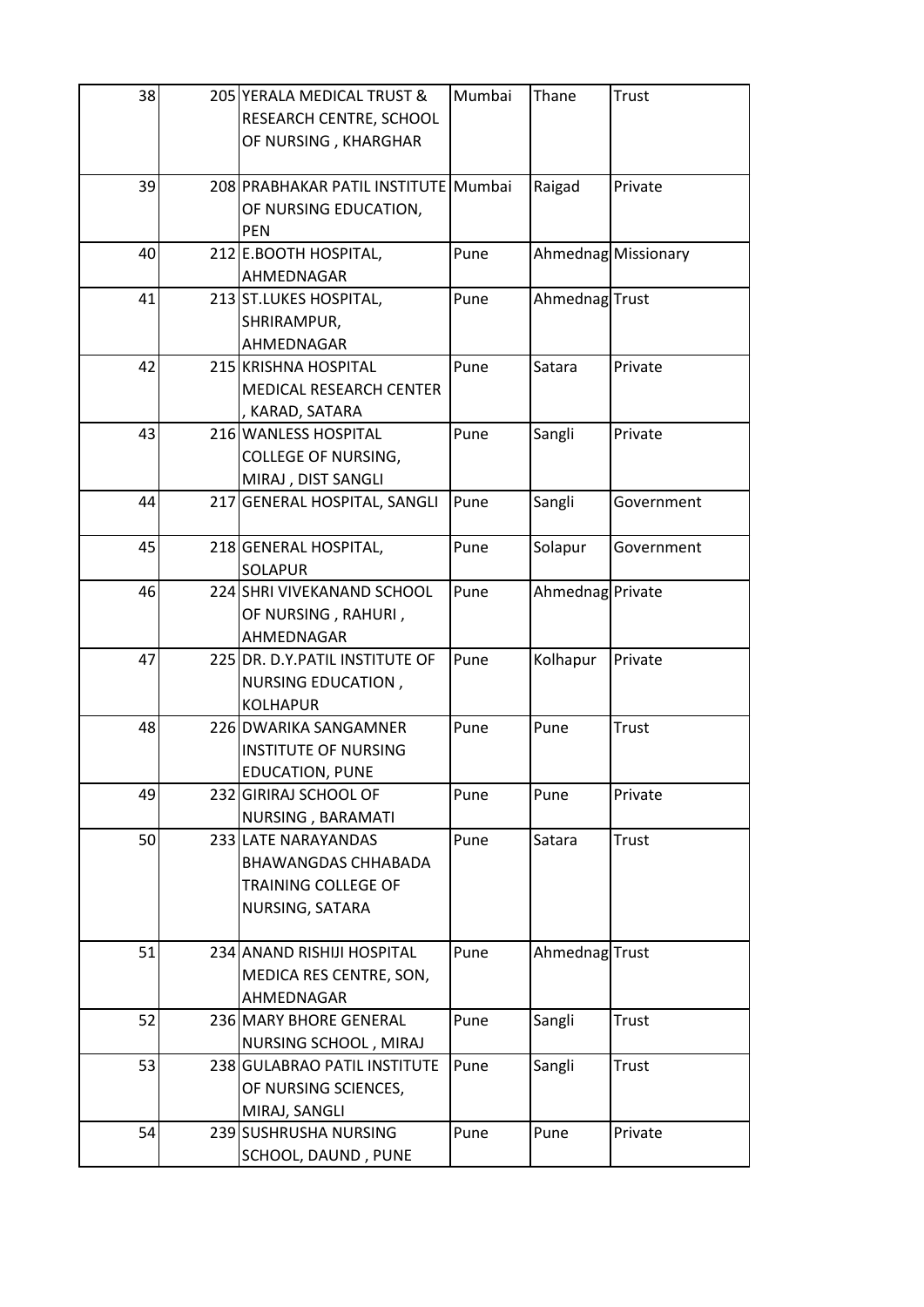| 55 | 241 SAHARA INSTITUTE OF                          | Pune             | Solapur         | Private               |
|----|--------------------------------------------------|------------------|-----------------|-----------------------|
|    | NURSING EDUCATION, AKLUJ<br><b>SOLAPUR</b>       |                  |                 |                       |
| 56 | 244 INDIRA GANDHI MEDICAL                        | Nagpur           | Nagpur          | Government            |
|    | <b>COLLEGE &amp; HOSPITAL,</b>                   |                  |                 |                       |
|    | <b>NAGPUR</b>                                    |                  |                 |                       |
| 57 | 245 MURE MEMORIAL HOSPITAL                       | Nagpur           | Nagpur          | Missionary            |
|    | SCHOOL OF NURSING,                               |                  |                 |                       |
|    | <b>NAGPUR</b>                                    |                  |                 |                       |
| 58 | 247 KASTURBA HEALTH SOCIETY,                     | Nagpur           | Wardha          | <b>Trust</b>          |
|    | SEVAGRAM, WARDHA                                 |                  |                 |                       |
| 59 | 248 GENERAL HOSPITAL,                            | Nagpur           | Amravati        | Government            |
|    | <b>AMRAVATI</b>                                  |                  |                 |                       |
| 60 | 251 SURETECH COLLEGE OF                          | Nagpur           | Nagpur          | Private               |
|    | NURSING, NAGPUR                                  |                  |                 |                       |
| 61 | 254 MOTHER TERESA SCHOOL OF                      | Nagpur           | <b>Buldhana</b> | Private               |
|    | NURSING, BULDANA                                 |                  |                 |                       |
| 62 | 255 SAKSHI DESHMUKH INST OF                      | Nagpur           | Yavatmal        | Private               |
|    | NURSING, LOHARA,                                 |                  |                 |                       |
|    | YAVATMAL                                         |                  |                 |                       |
| 63 | 256 PRUTHVIRAJ DESHMUKH                          | Nagpur           | Yavatmal        | Private               |
|    | NURSING INSTITUTE,                               |                  |                 |                       |
| 64 | LOHARA, YAVATMAL<br>300 ANANDI NURSING INSTITUTE | Nagpur           | <b>Buldhana</b> | Private               |
|    | <b>COLLEGE, BULDANA</b>                          |                  |                 |                       |
|    |                                                  |                  |                 |                       |
| 65 | 308 YASHWANT NURSING                             | Aurangaba Beed   |                 | Private               |
|    | SCHOOL, ASHTI, BEED                              |                  |                 |                       |
| 66 | 318 SHARDABAI PAWAR                              | Pune             | Pune            | <b>Trust</b>          |
|    |                                                  |                  |                 |                       |
|    | INSTITUTE OF NURSING,                            |                  |                 |                       |
|    | <b>PUNE</b>                                      |                  |                 |                       |
| 67 | 323 GODAVARI COLLEGE OF                          | Mumbai           | Jalgaon         | Trust                 |
|    | NURSING, JALGAON                                 |                  |                 |                       |
| 68 | 378 POOJA NURSING INSTITUTE,                     | Nagpur           | <b>Bhandara</b> | Private               |
|    | <b>BHANDARA</b>                                  |                  |                 |                       |
| 69 | 393 JAY INSTITUTE OF NURSING,                    | Pune             | Pune            | Private               |
|    | <b>INDAPUR, PUNE</b>                             |                  |                 |                       |
| 70 | 400 GENERAL HOSPITAL,                            | Mumbai           |                 | Sindhudurg Government |
|    | SINDHUDURG                                       |                  |                 |                       |
| 71 | 410 SHRI VINAYAKRAOBAPU                          | Nagpur           | Yavatmal        | Private               |
|    | <b>DESHMUKH NURSING</b>                          |                  |                 |                       |
|    | SCHOOL, SAWARGAON,                               |                  |                 |                       |
|    | YAVATMAL                                         |                  |                 |                       |
| 72 | 444 DR. D. Y. PATIL INSTITUTE OF                 | Greater MuMumbai |                 | Private               |
|    | NURSING EDUCATION, NAVI<br><b>MUMBAI</b>         |                  |                 |                       |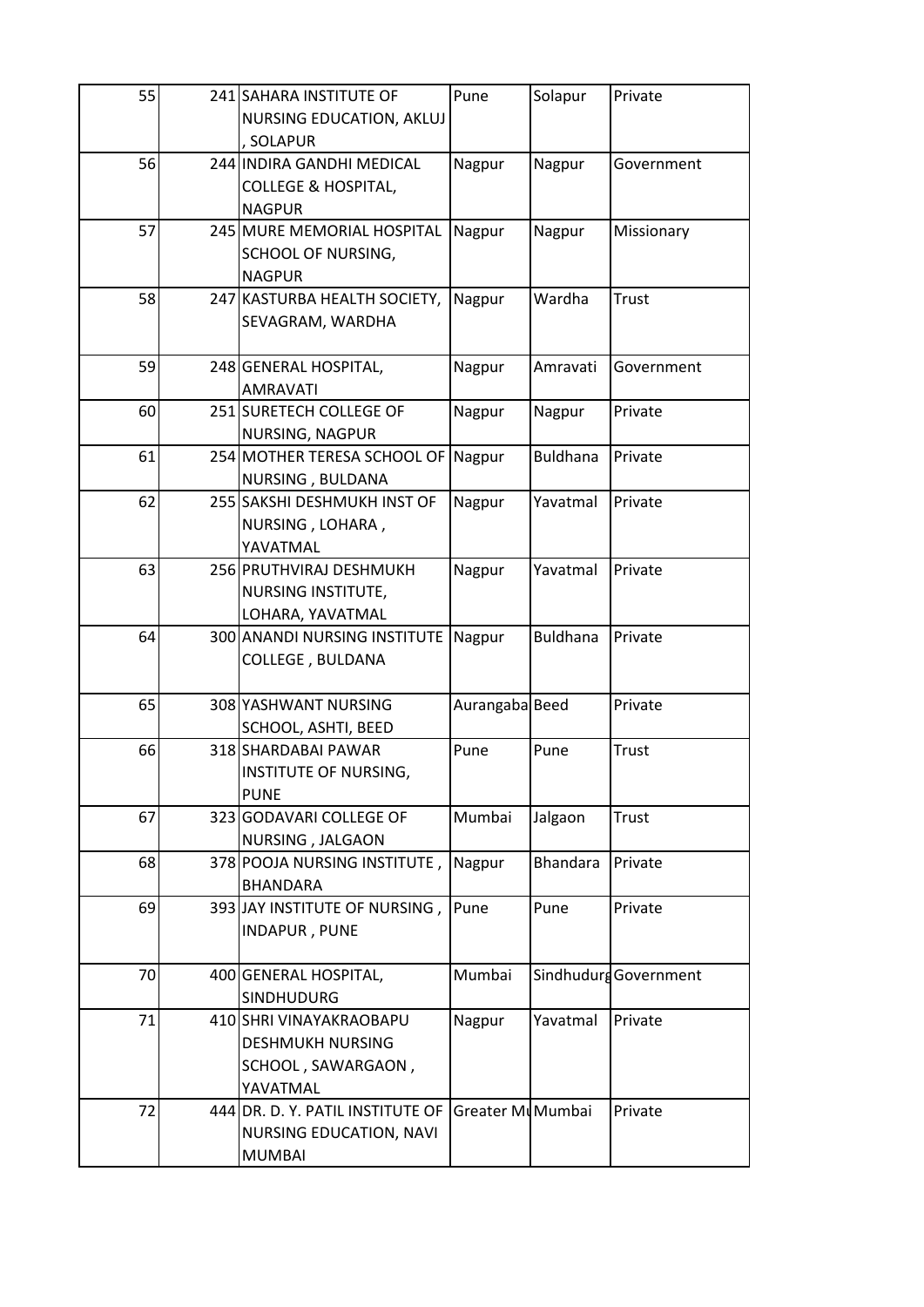| 73 | 484 NAVJEEVAN SCHOOL OF<br>NURSING, SHAHAPUR,<br><b>THANE</b>                                 | Mumbai          | Thane                       | Private |
|----|-----------------------------------------------------------------------------------------------|-----------------|-----------------------------|---------|
| 74 | 541 KALWAN NURSING SCHOOL,<br>KALWAN, NASHIK                                                  | Mumbai          | <b>NASHIK</b>               | Private |
| 75 | 542 DINDORI SCHOOL OF<br>NURSING, DINDORI, NASHIK                                             | Mumbai          | <b>NASHIK</b>               | Private |
| 76 | 543 YEOLA SCHOOL OF NURSING,<br>YEOLA, NASHIK                                                 | Mumbai          | <b>NASHIK</b>               | Private |
| 77 | 545 Yeshwant Institute of<br>Nursing, Paithan Road,<br>Aurangabad                             |                 | Aurangaba Aurangaba Private |         |
| 78 | 546 SWAMI VIVEKANAND<br>SHIKSHAN PRASARAK<br>MANDAL, UDGIR, LATUR                             | Aurangaba Latur |                             | Private |
| 79 | 552 S. CHANDRA SCHOOL OF<br>NURSING, ARJUNI GONDIA                                            | Nagpur          | Gondia                      | Private |
| 80 | 564 Late Ranghunathraoji Kendre<br>Nursing School, Vaijnath,<br><b>Beed</b>                   | Aurangaba Beed  |                             | Private |
| 81 | 568 MAHARSHI WALMIKI<br><b>INSTITUTE OF NURSING</b><br>MALKAPUR, AKOLA                        | Nagpur          | Akola                       | Private |
| 82 | 592 SAI CARE NURSING SCHOOL,<br><b>NASHIK</b>                                                 | Mumbai          | <b>NASHIK</b>               | Private |
| 83 | 595 D. D. VISPUTE SCHOOL OF<br>NURSING, PANVEL, RAIGAD                                        | Mumbai          | Raigad                      | Private |
| 84 | 597 RAJEEV GANDHI GNM<br>NURSING COLLEGE, SINNAR,<br><b>NASHIK</b>                            | Mumbai          | <b>NASHIK</b>               | Private |
| 85 | 606 LATE SOU ROSHANBI<br><b>SHAMANJI NURSING</b><br>SCHOOL, GADHINGLAJ,<br><b>KOLHAPUR</b>    | Pune            | Kolhapur                    | Private |
| 86 | 623 KEDARNATH NURSING<br>SCHOOL, ISLAMPUR, SANGLI                                             | Pune            | Sangli                      | Private |
| 87 | 629 LATE BHAU DAJI PATIL<br>DESHMUKH GRAMIN VIKAS<br>PRATISHTHAN'S RANM<br>SCHOOL, AHMEDNAGAR | Pune            | Ahmednag Private            |         |
| 88 | 634 JIJAMATA NURSING SCHOOL,<br>SHEVGAON, AHMEDNAGAR                                          | Pune            | Ahmednag Private            |         |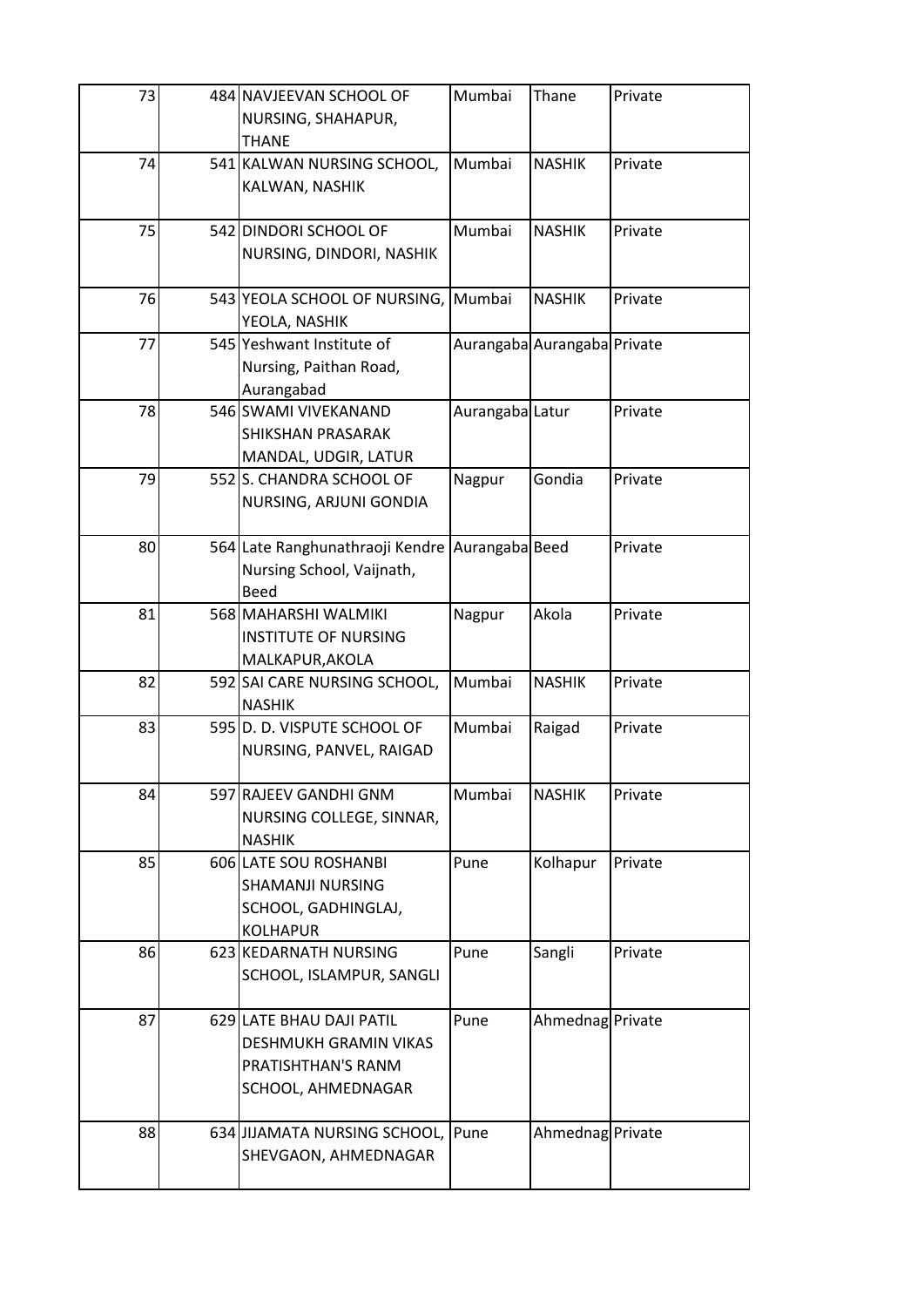| 89  | 656 SARASWATI INSTITUTE OF<br>NURSING SCIENCES AND                                      | Nagpur            | Amravati                    | Private |
|-----|-----------------------------------------------------------------------------------------|-------------------|-----------------------------|---------|
|     | RESEARCH, AMRAVATI                                                                      |                   |                             |         |
| 90  | 664 MOTHER TERESA NURSING<br>ACADAMY, BALLARPUR,<br>CHANDRAPUR                          | Nagpur            | Chandrapu Private           |         |
| 91  | 679 AROMIRA SCHOOL OF<br>NURSING, BHANDARA                                              | Nagpur            | Bhandara                    | Private |
| 92  | 693 KAMAL NURSING INSTITUTE,<br>KAIJ, BEED                                              | Aurangaba Beed    |                             | Private |
| 93  | 694 SHRI GORAKSHA NURSING<br>SCHOOL, PHULAMBRI,<br>AURANGABAD                           |                   | Aurangaba Aurangaba Private |         |
| 94  | 755 YESHWANT INSTITUTE OF<br>NURSING SCHOOL, HINGOLI                                    | Aurangaba Hingoli |                             | Private |
| 95  | 831 RAJGURU SCHOOL OF<br>NURSING, UDGIR, LATUR                                          | Aurangaba Latur   |                             | Private |
| 96  | 852 SAROJINI SCHOOL OF<br>NURSING, DHULE                                                | Mumbai            | NANDURB/Private             |         |
| 97  | 853 ANUSAYA NURSING<br>COLLEGE, DAHANU, THANE                                           | Mumbai            | PALGHAR                     | Private |
| 98  | 859 SGSPSS SHRI JAYRAMSETH<br>CHAUDHARI SON MURBAD<br><b>THANE</b>                      | Mumbai            | Thane                       | Private |
| 99  | 864 Angel Nursing School,<br>nandurbar                                                  | Mumbai            | NANDURBAPrivate             |         |
| 100 | 867 LATE BHIKAJI DARADE<br>SCHOOL OF NURSING YEOLA,<br><b>NASHIK</b>                    | Mumbai            | <b>NASHIK</b>               | Private |
| 101 | 870 The Yash Foundations<br>College of Nursing Medical<br>Research Institute, Ratnagiri | Mumbai            | Ratnagiri                   | Private |
| 102 | 878 VIJAYA SCHOOL OF NURSING<br>PARNER AHMEDNAGAR                                       | Pune              | Ahmednag Private            |         |
| 103 | 879 PIMPRI NURSING SCHOOL<br><b>CHINCHWAD PUNE</b>                                      | Pune              | Pune                        | Private |
| 104 | 888 YASHWANT NURSING<br>INSTITUTE, KODOLI PANHALA<br><b>KOLHAPUR</b>                    | Pune              | Kolhapur                    | Private |
| 105 | 889 Swami Samarth Nursing<br>College, Kolpewadi,<br>Ahmednagar                          | Pune              | Ahmednag Private            |         |
| 106 | 896 Jijamata Nursing School,<br>Newasa, Ahmednagar                                      | Pune              | Ahmednag Private            |         |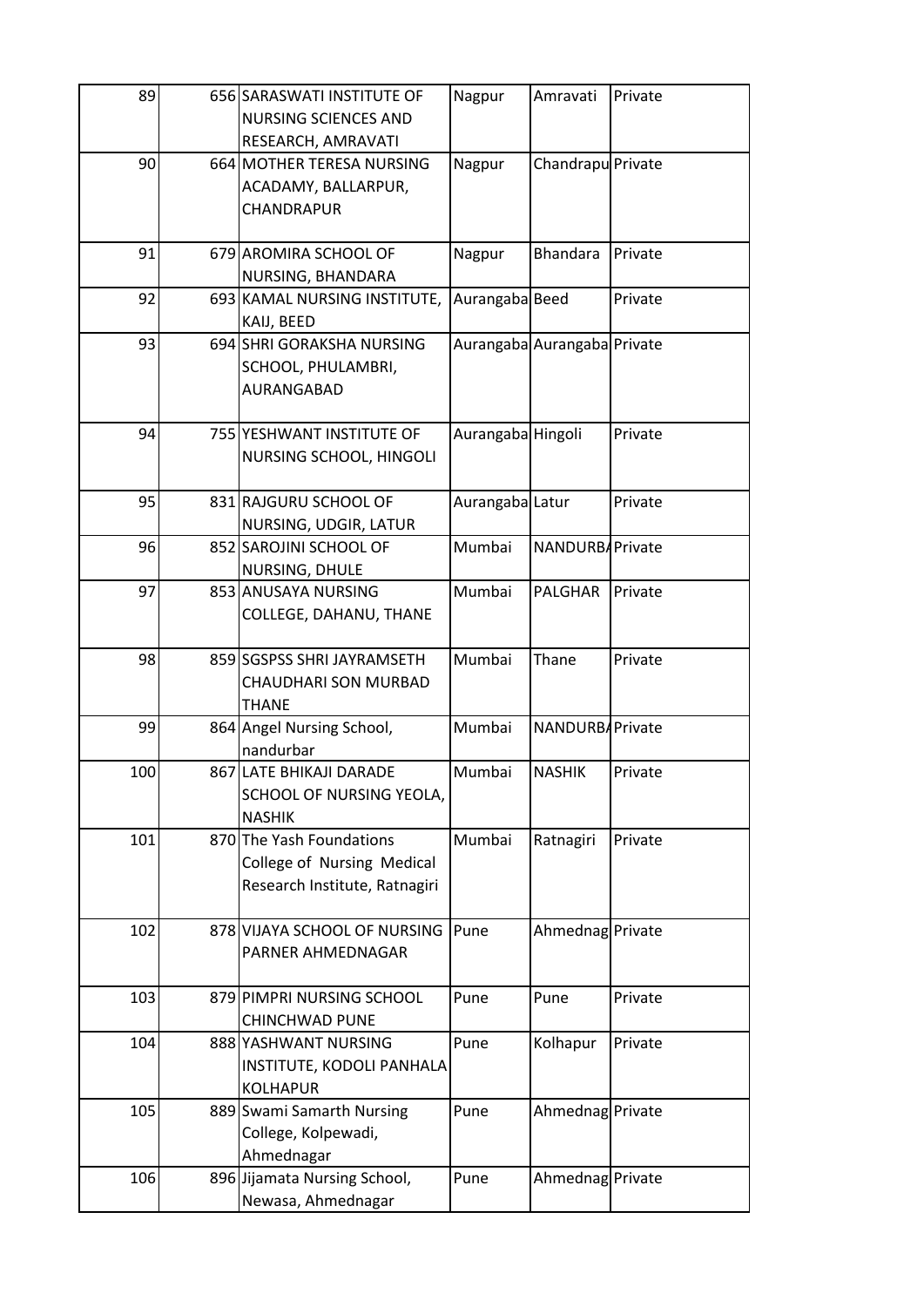| 107 | 903 Rajmata Jijau Shikshan               | Pune               | Pune                        | Private    |
|-----|------------------------------------------|--------------------|-----------------------------|------------|
|     | Prasarak Mandal School of                |                    |                             |            |
|     | Nursing, Pune                            |                    |                             |            |
| 108 | 920 CENTRAL INDIA NURSING                | Nagpur             | Nagpur                      | Private    |
|     | <b>COLLEGE NAGPUR</b>                    |                    |                             |            |
| 109 | 921 ONENESS SCHOOL OF                    | Nagpur             | <b>Buldhana</b>             | Private    |
|     | <b>NURSING BULDHANA</b>                  |                    |                             |            |
| 110 | 926 Late. Vijay Makhamale                | Nagpur             | <b>Buldhana</b>             | Private    |
|     | Institute of RGNM School,                |                    |                             |            |
|     | <b>Buldhana</b>                          |                    |                             |            |
| 111 | 930 Mother Teresa College of             | Nagpur             | <b>WASHIM</b>               | Private    |
|     | Nursing, Washim                          |                    |                             |            |
| 112 | 935 Spandan Nursing School,              | Nagpur             | <b>Bhandara</b>             | Private    |
|     | Pauni, Bhandara                          |                    |                             |            |
| 113 | 936 SAVITRIBAI PHULE INSTITUTE           | Nagpur             | WASHIM                      | Private    |
|     | OF NURSING WASHIM                        |                    |                             |            |
|     |                                          |                    |                             |            |
| 114 | 937 RADHABAI BAHEKAR SCHOOL Nagpur       |                    | Gondia                      | Private    |
|     | OF NURSING, GONDIA.                      |                    |                             |            |
|     |                                          |                    |                             |            |
| 115 | 957 Dr. SHIVAJIRAO GHOGARE               |                    | Aurangaba Osmanaba Private  |            |
|     | <b>NURSING SCHOOL</b>                    |                    |                             |            |
|     | <b>OSMANABAD</b>                         |                    |                             |            |
| 116 | 965 LOKSEVA NURSING SCHOOL,              | Aurangaba Beed     |                             | Private    |
|     | <b>BEED</b>                              |                    |                             |            |
| 117 | 970 Shivaprasad Nursing                  | Aurangaba NANDED   |                             | Private    |
|     | Institute, Mukhed, Nanded                |                    |                             |            |
|     |                                          |                    |                             |            |
| 118 | 971 Marathwada Nursing School,<br>Nanded | Aurangaba NANDED   |                             | Private    |
| 119 | 982 RAJIV GANDHI RGNM                    |                    |                             | Private    |
|     | <b>NURSING SCHOOL UDGIR</b>              | Aurangaba Latur    |                             |            |
|     | <b>LATUR</b>                             |                    |                             |            |
| 120 | 986 Late. Tulsabai Sapanrao Patil        | Aurangaba Parbhani |                             | Private    |
|     | Institute of Nursing                     |                    |                             |            |
|     | Education, Parbhani                      |                    |                             |            |
| 121 | 995 PADMAVATI NURSING                    |                    | Aurangaba Aurangaba Private |            |
|     | SCHOOL, AURANGABAD                       |                    |                             |            |
| 122 | 996 OM NURSING SCHOOL, BEED              | Aurangaba Beed     |                             | Private    |
|     |                                          |                    |                             |            |
| 123 | 1010 AAISAHEB JAYABAI G.N.M              | Mumbai             | NANDURBAPrivate             |            |
|     | NURSING, PATHRAI,                        |                    |                             |            |
|     | <b>NANDURBAR</b>                         |                    |                             |            |
| 124 | 1020 ANGEL OF MERCY INSTITUTE            | Nagpur             | Akola                       | Private    |
|     | OF NURSING, AKOLA                        |                    |                             |            |
|     |                                          |                    |                             |            |
| 125 | 1050 GENERAL HOSPITAL,                   | Nagpur             | WASHIM                      | Government |
|     | <b>WASHIM</b>                            |                    |                             |            |